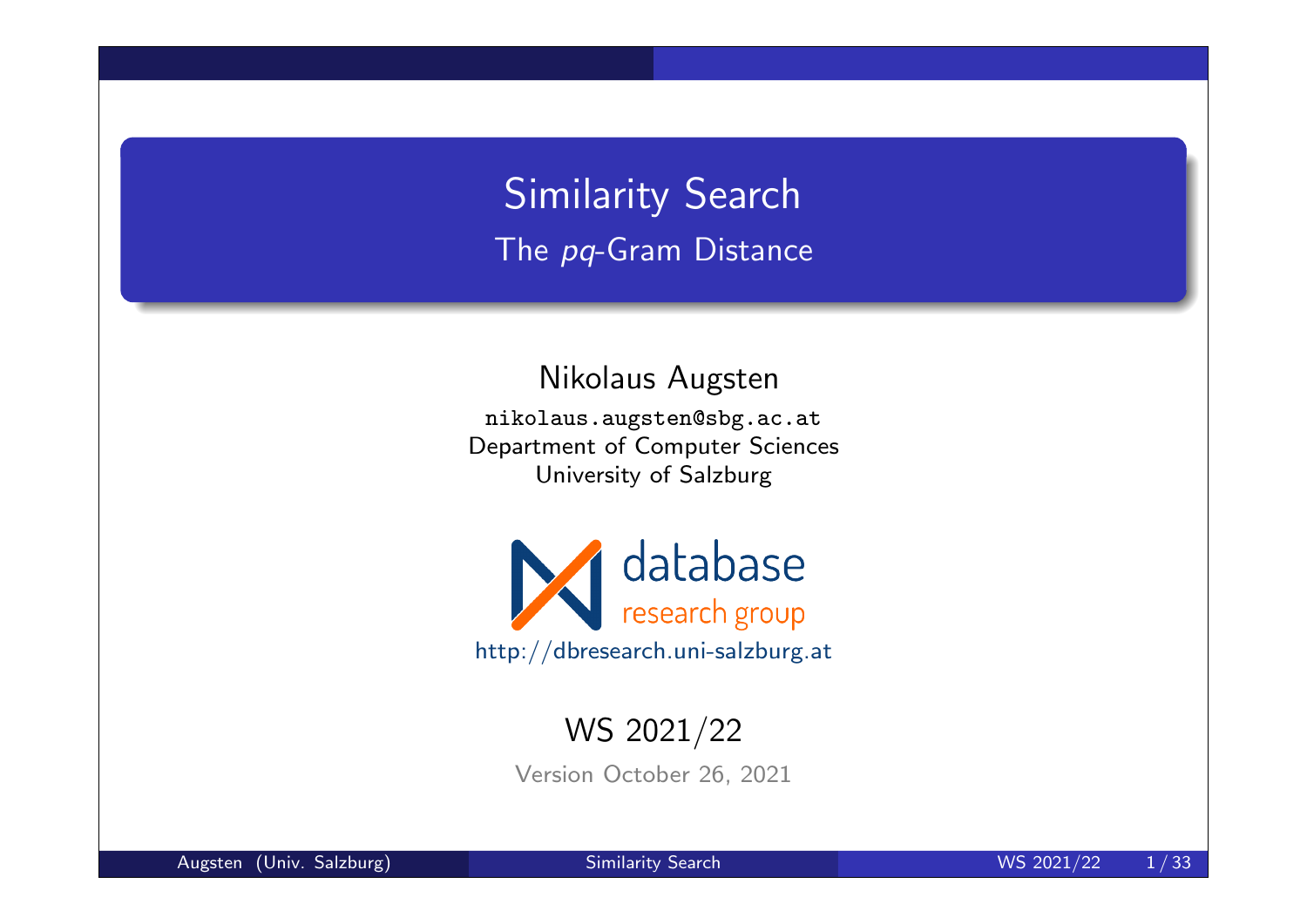# **Outline**

## 1 The pq-Gram Distance

- **o** Definition
- Algorithm
- Fanout Weighting and Lower Bound
- **•** Experiments

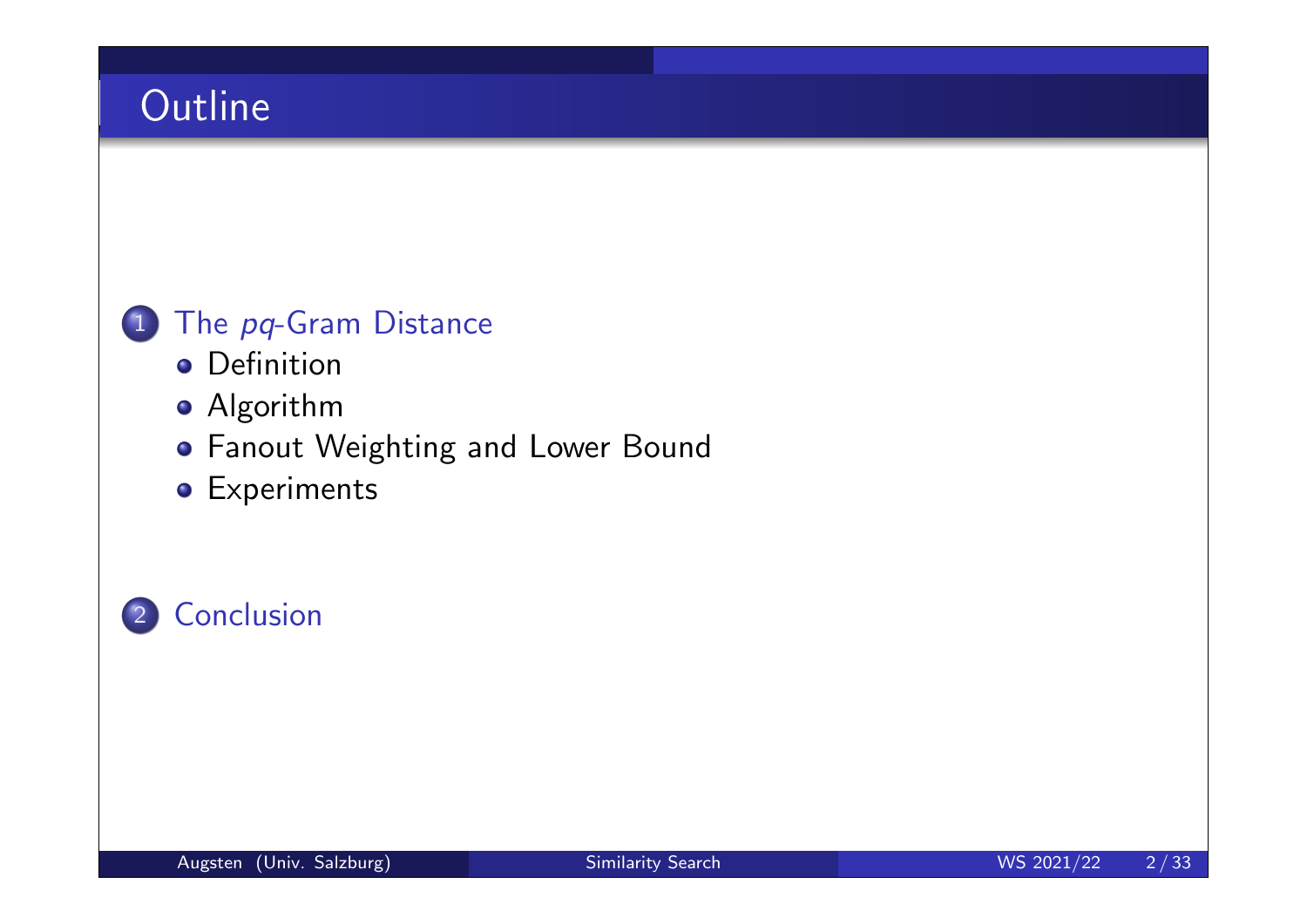# The pq-Gram Distance Definition **Outline** 1 The pq-Gram Distance **o** Definition **•** Algorithm Fanout Weighting and Lower Bound **•** Experiments **Conclusion**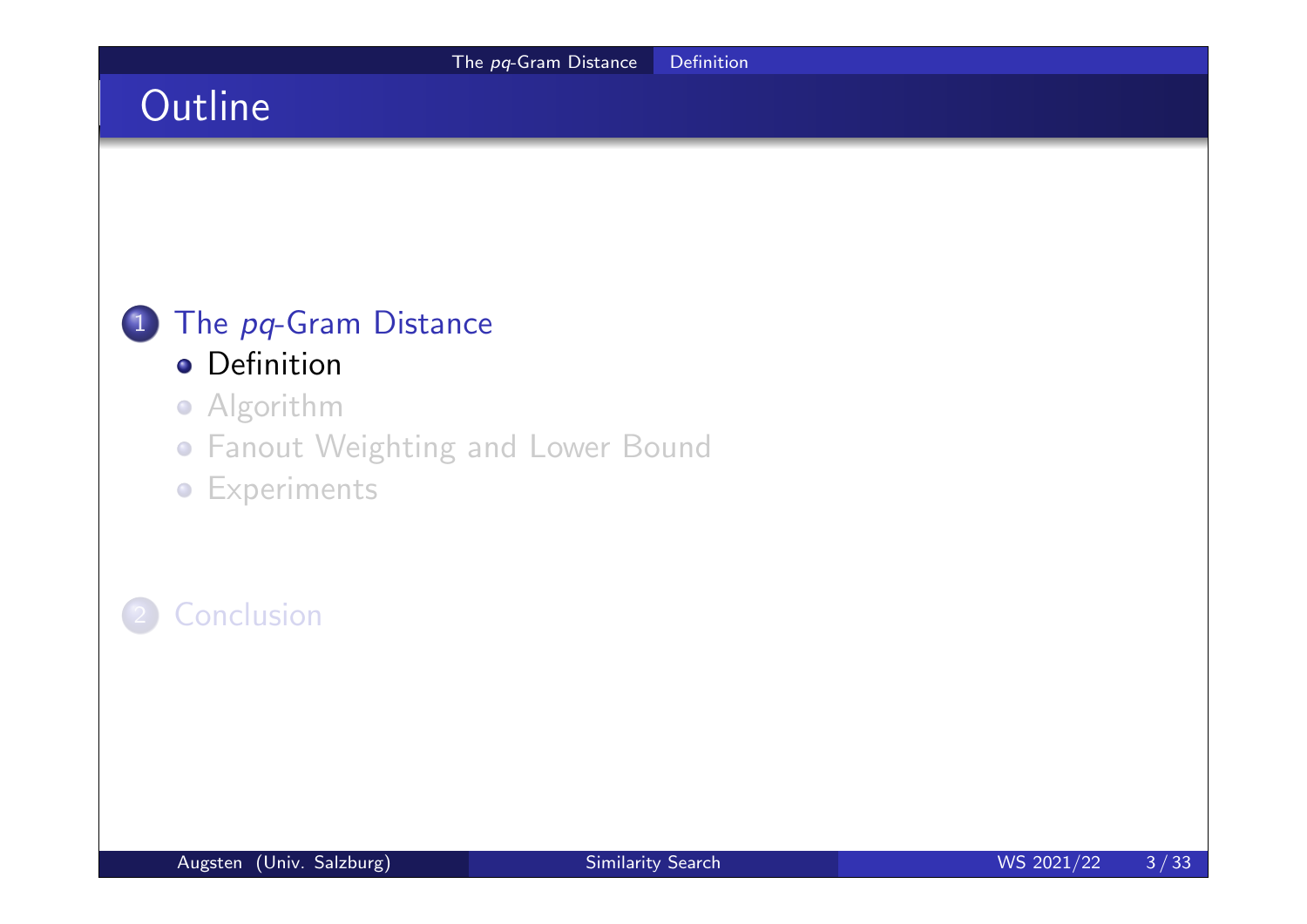# pq-Grams – Intuition

- o *q*-Grams for strings:
	- o split string into substrings ( $q$ -grams) of length  $q$
	- strings with many common substrings are similar
- o pq-Grams for trees:
	- split tree into small subtrees ( $pq$ -grams) of the same shape
	- trees with many common subtrees are similar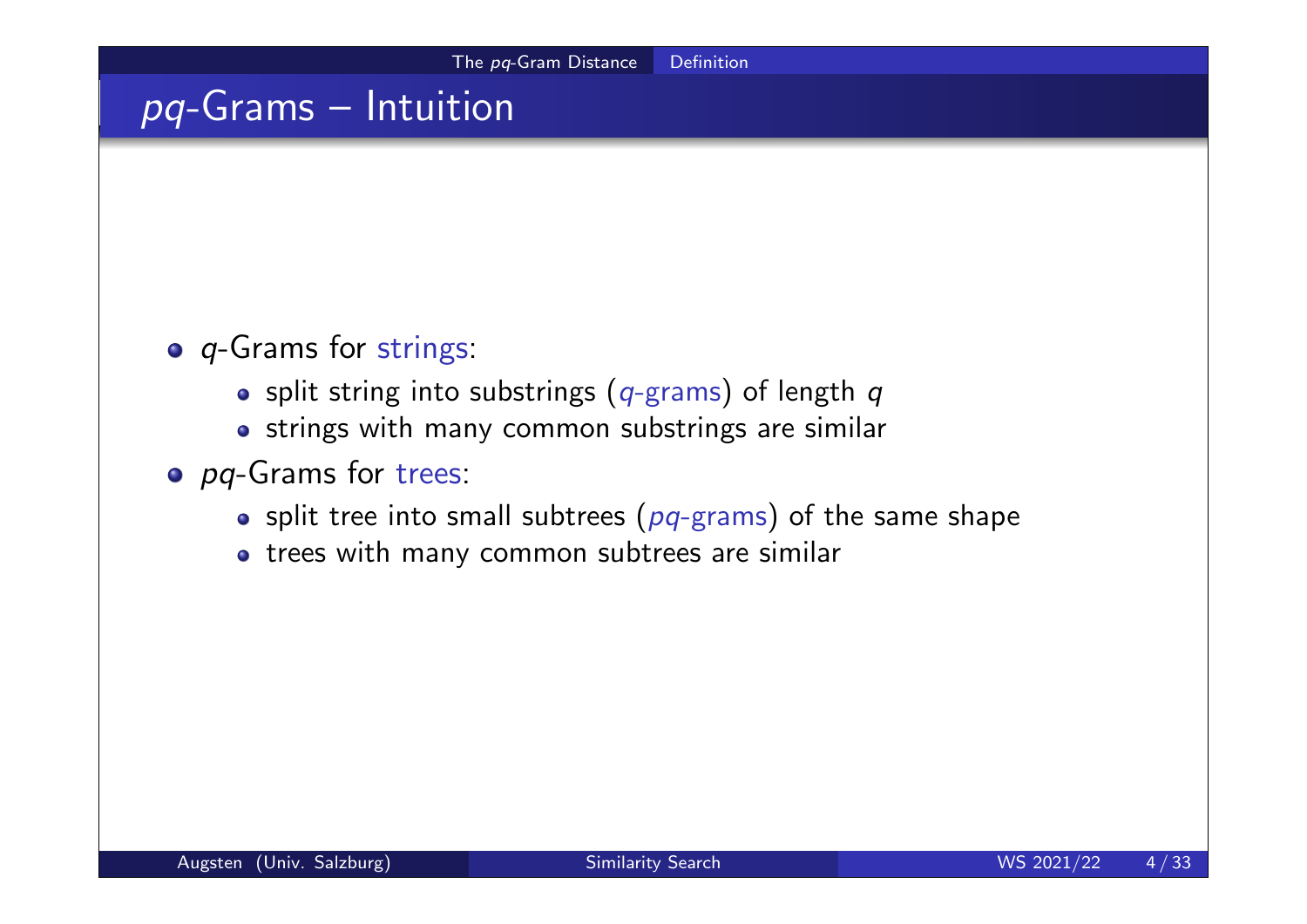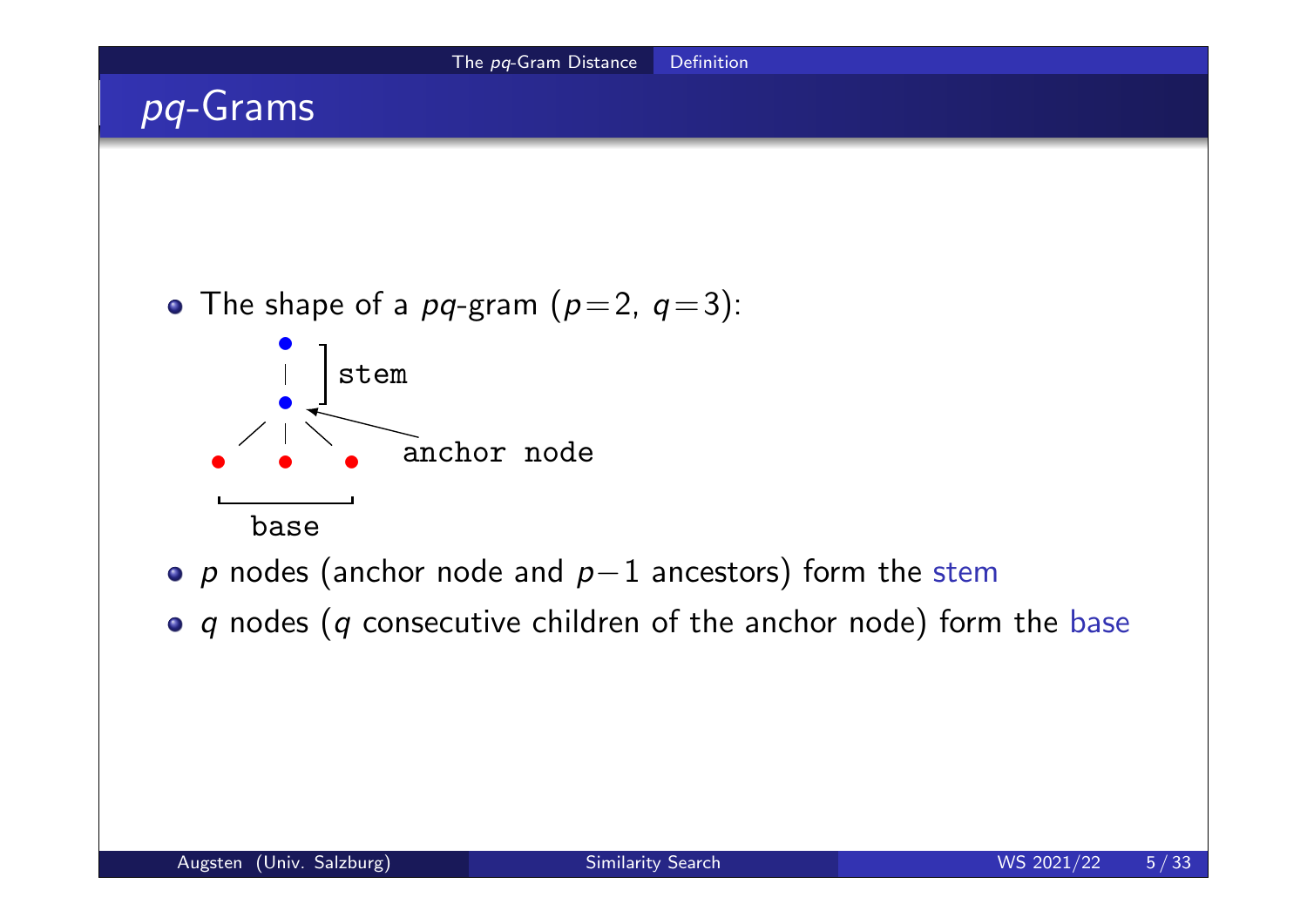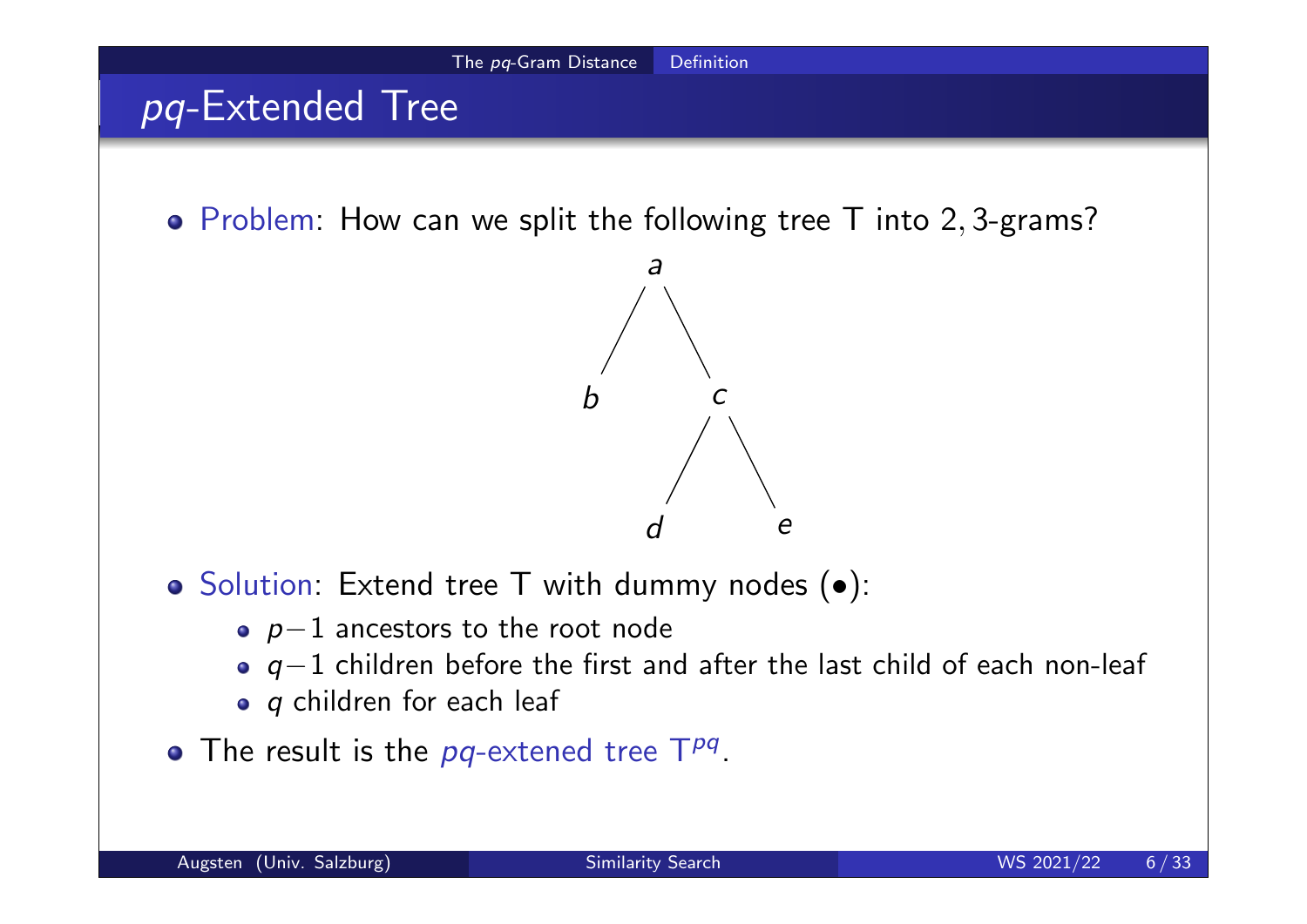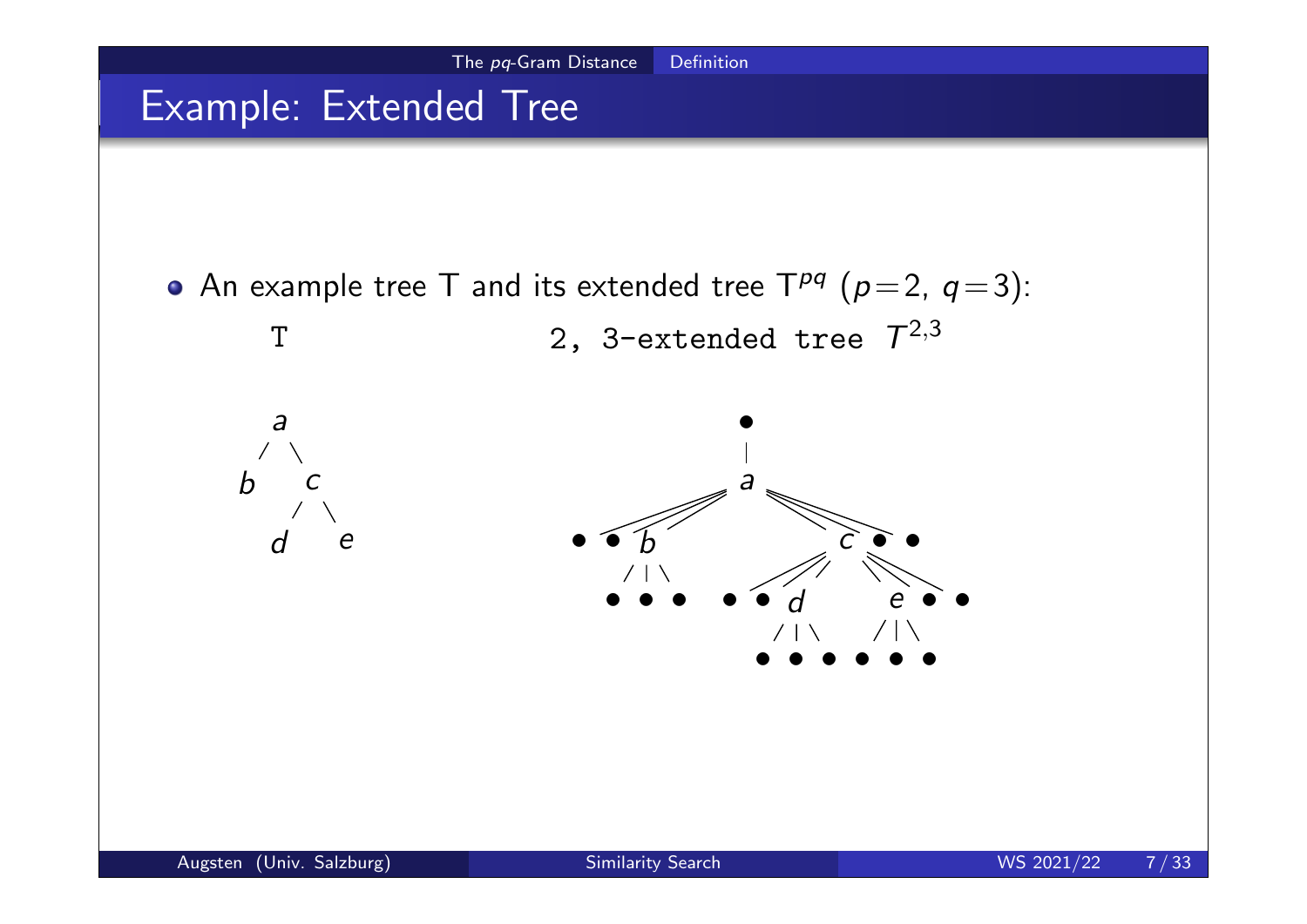## Definition: pq-Gram [ABG05]

#### Definition (pq-Gram)

Let T be a tree,  $T^{p,q}$  the respective extended tree,  $p > 0$ ,  $q > 0$ . A subtree of  $\mathsf{T}^{p,q}$  is a  $pq$ -gram  $g$  of  $\mathsf T$  iff

- (a)  $g$  has  $q$  leaf nodes and  $p$  non-leaf nodes,
- (b) all leaf nodes of g are children of a single node  $a \in N(g)$  with fanout q, called the anchor node,
- (c) the leaf nodes of g are consecutive siblings in  $T^{p,q}$ .
	- $\circ$  Stem: anchor node and its ancestors in the  $pq$ -gram.
	- $\bullet$  Base: children of the anchor node in the pq-gram.

#### Definition (pq-Gram Profile)

The pq-gram profile,  $P_T$ , of a tree T is the set of all its pq-grams.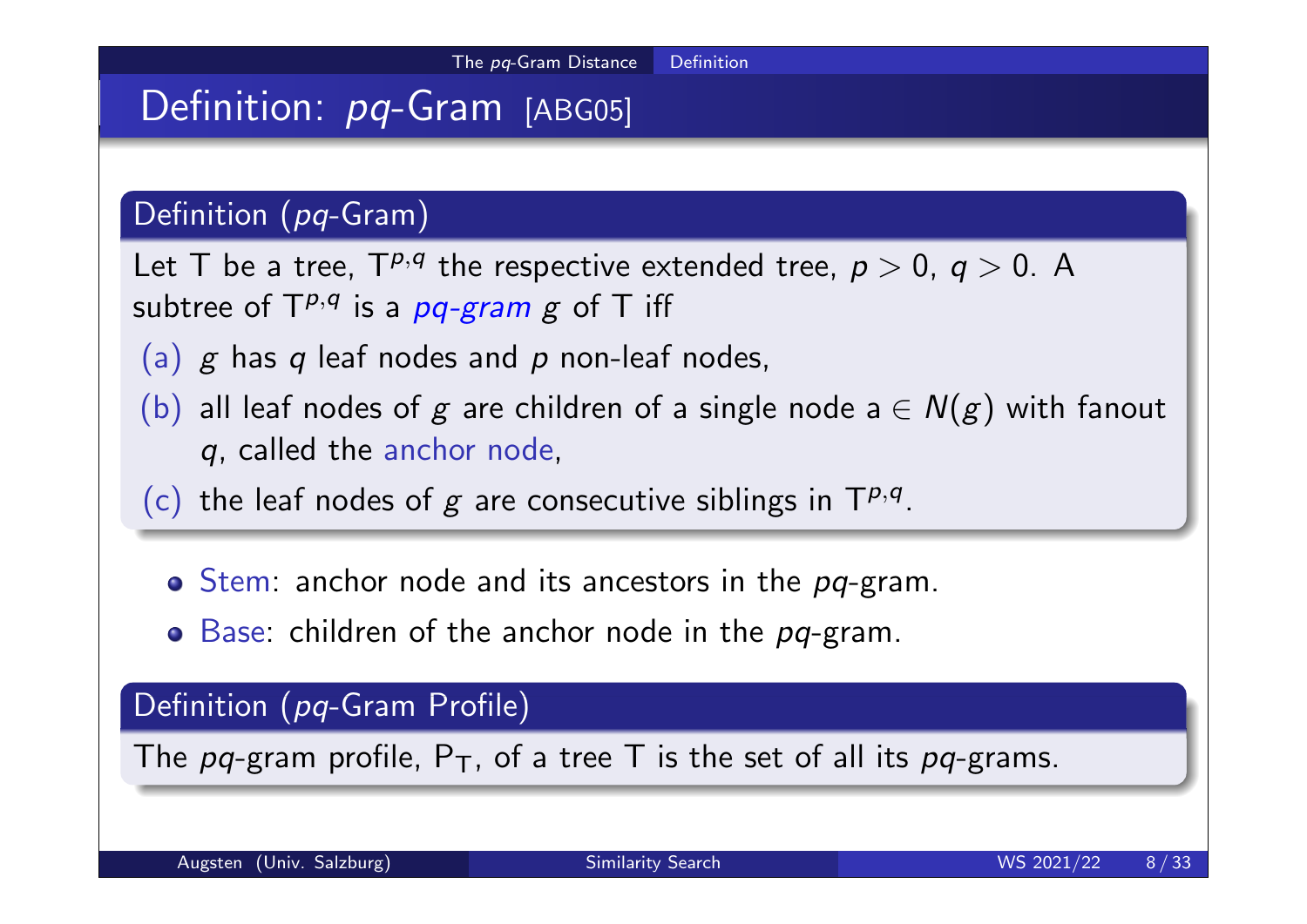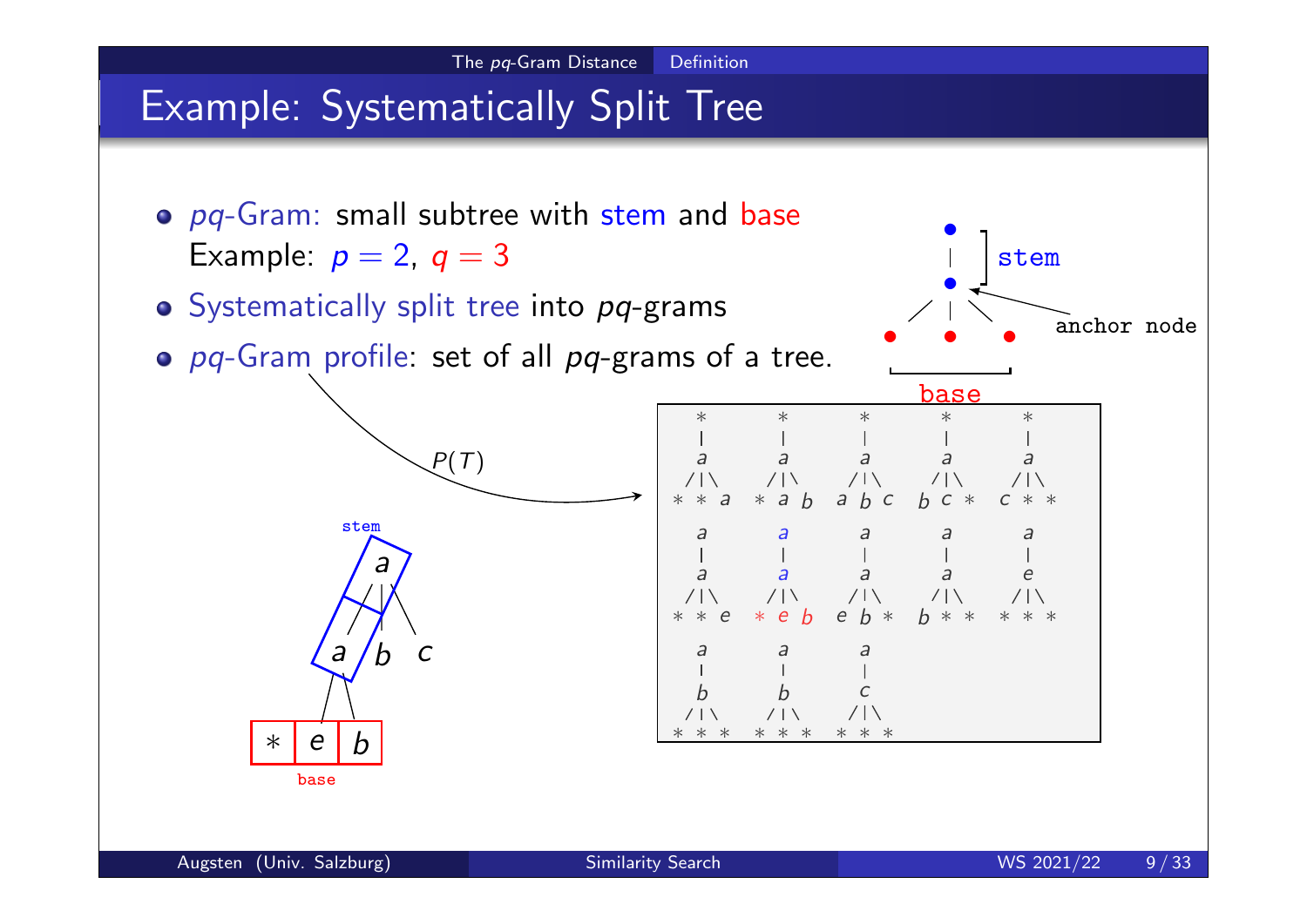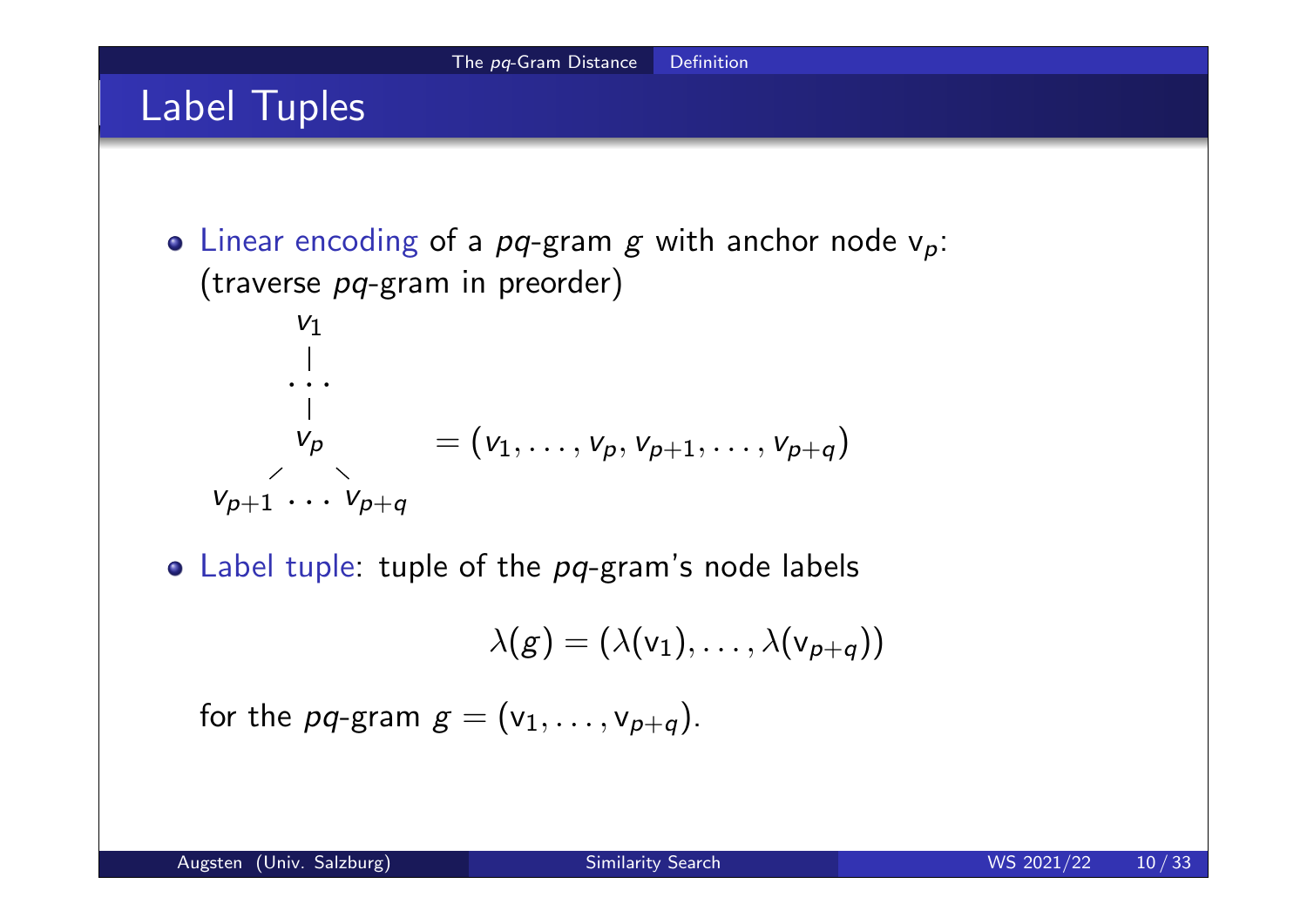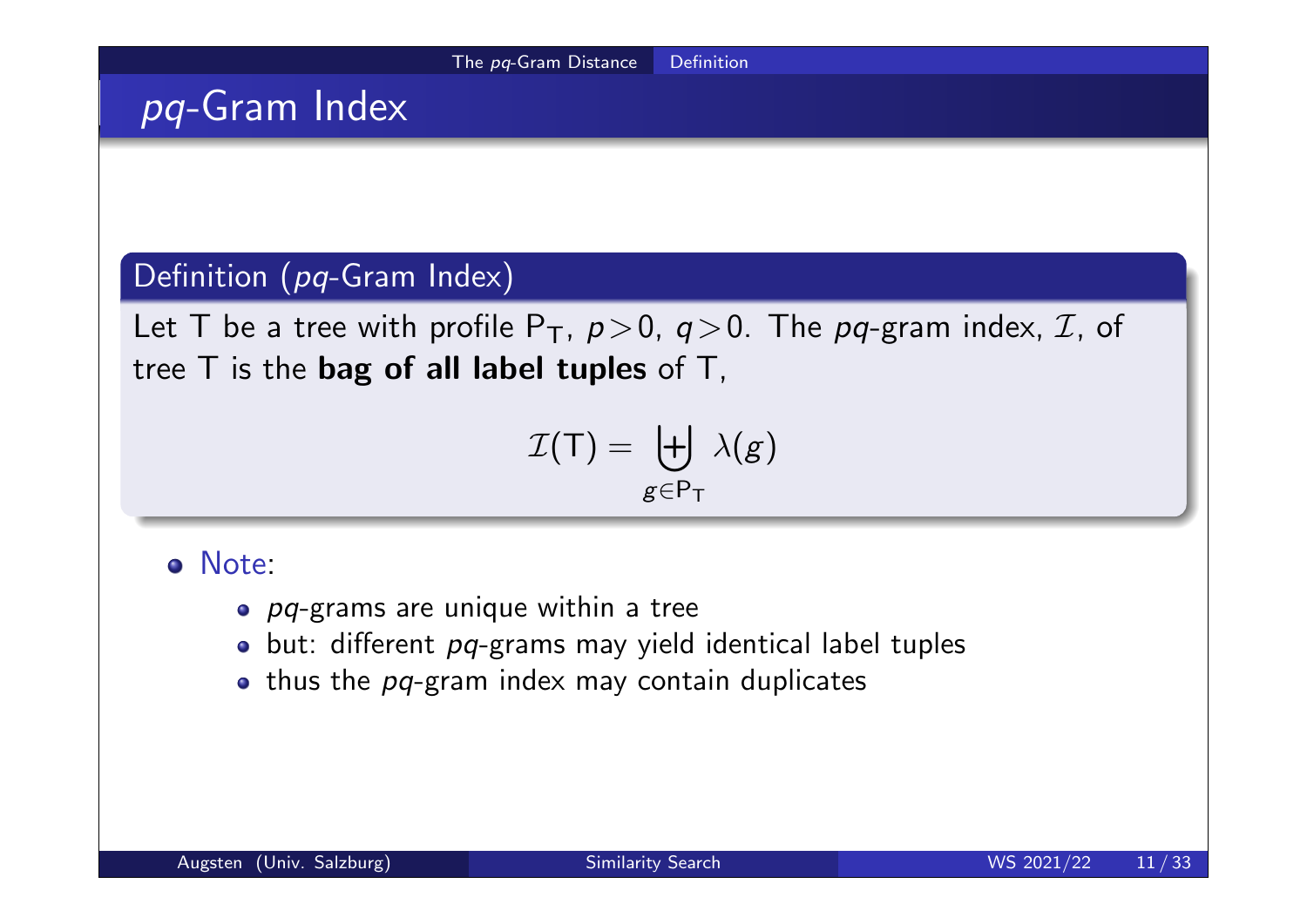## Storing the pq-Gram Index Efficiently

Problem: How to store node labels efficiently?

- Long labels: large storage overhead
- Varying label length: in a relational database, the inefficient VARCHAR type must be used instead of the efficient CHAR type
- **o** Solution: Hashing
	- compute fingerprint hash for labels
	- store concatenation of the hashed labels
- Fingerprint hash function (e.g., Karp-Rabin [KR87]):
	- maps a string s to a hash value  $h(s)$
	- $h(s)$  is of fixed length
	- $\bullet$   $h(s)$  is unique with high probability
		- (for two different strings  $s_1 \neq s_2$ ,  $h(s_1) \neq h(s_2)$  with high probability)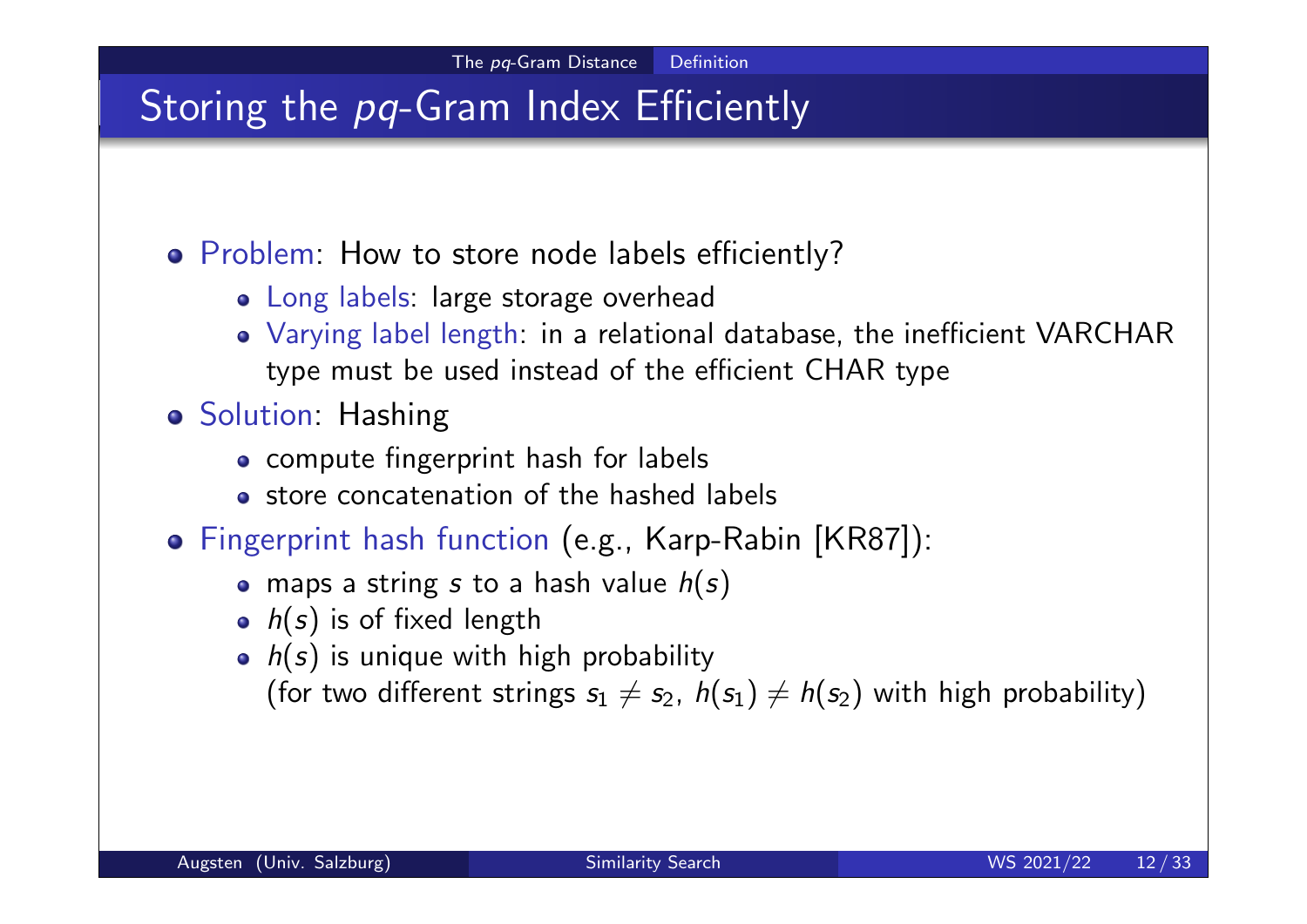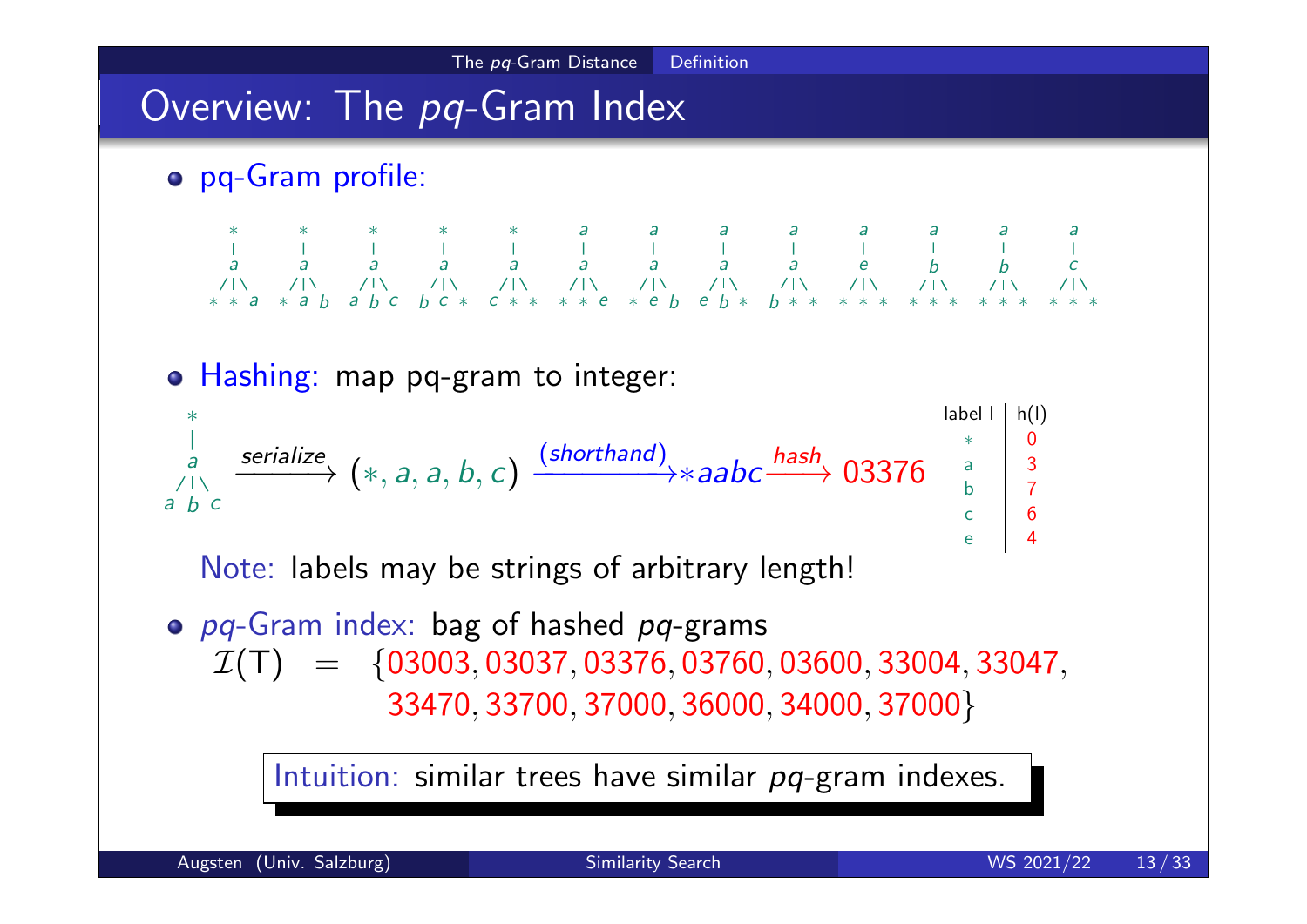## The pq-Gram Distance

#### Definition (pq-Gram Distance)

The  $pq$ -gram distance between two trees, T and T', is defined as

$$
\delta_{\mathbf{g}}(\mathsf{T},\mathsf{T}') = |\mathcal{I}(\mathsf{T}) \uplus \mathcal{I}(\mathsf{T}')| - 2|\mathcal{I}(\mathsf{T}) \cap \mathcal{I}(\mathsf{T}')|
$$

Metric normalization to  $[0..1]$ :  $\delta'_{\rm g}$  $\zeta_g'(\mathsf{T},\mathsf{T}') = \frac{\delta_g(\mathsf{T},\mathsf{T}'))}{|\mathcal{I}(\mathsf{T}) \uplus \mathcal{I}(\mathsf{T}')|-|\mathcal{I}(\mathsf{T})|}$  $|\mathcal{I}(\mathsf{T})$ ⊎ $\mathcal{I}(\mathsf{T}')|-|\mathcal{I}(\mathsf{T})$ A $\mathcal{I}(\mathsf{T}')|$ 

Pseudo-metric properties hold for normalization [ABG10]:

- $\checkmark$  self-identity:  $x = y \not\Leftarrow \Rightarrow \delta_g(x, y) = 0$
- $\checkmark$  symmetry:  $\delta_g(x,y) = \delta_g(y,x)$
- $\checkmark$  triangle inequality:  $\delta_g(x,z) \leq \delta_g(x,y) + \delta_g(y,z)$

Different trees may have identical indexes:

a

b b

c

a

b b

c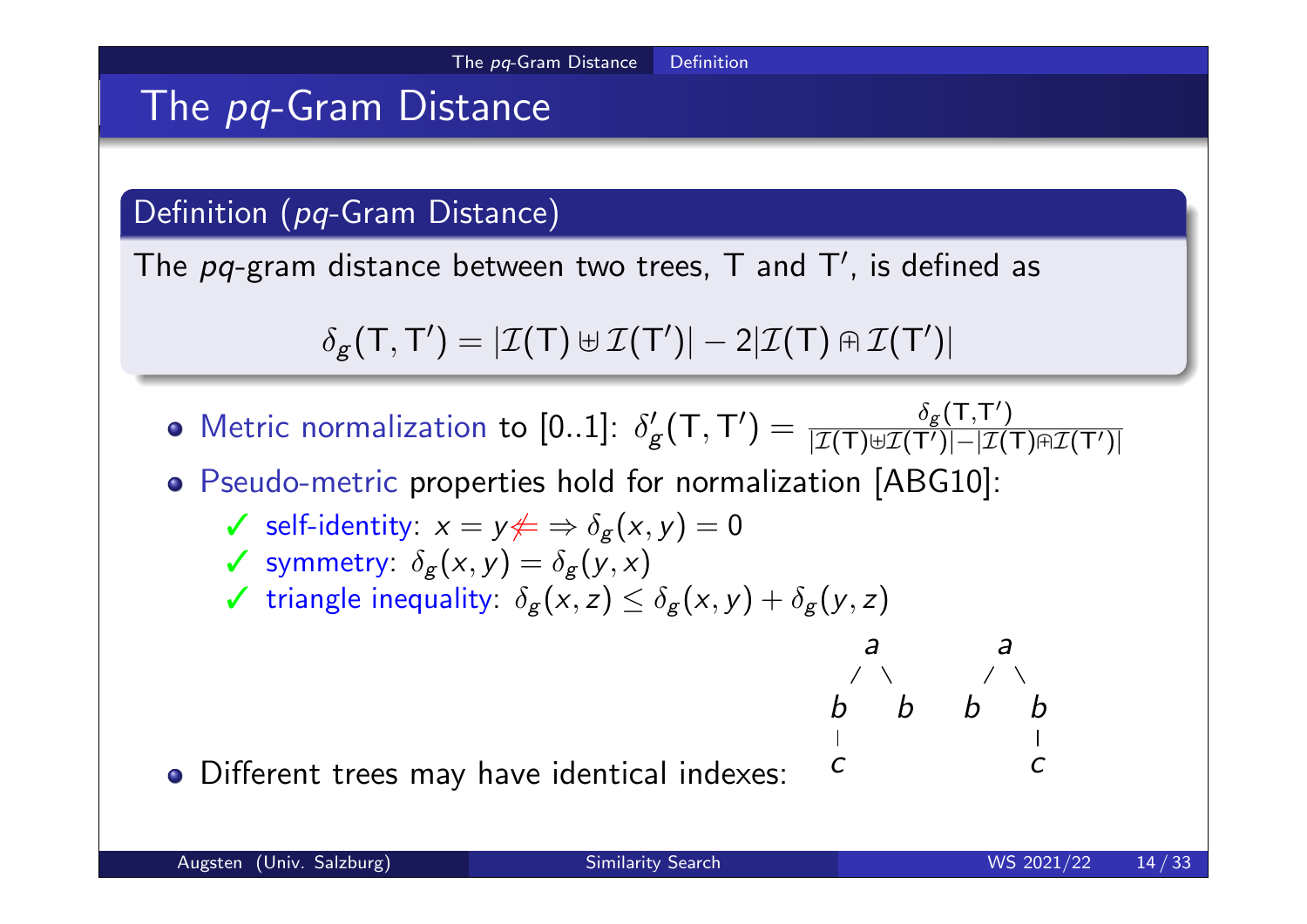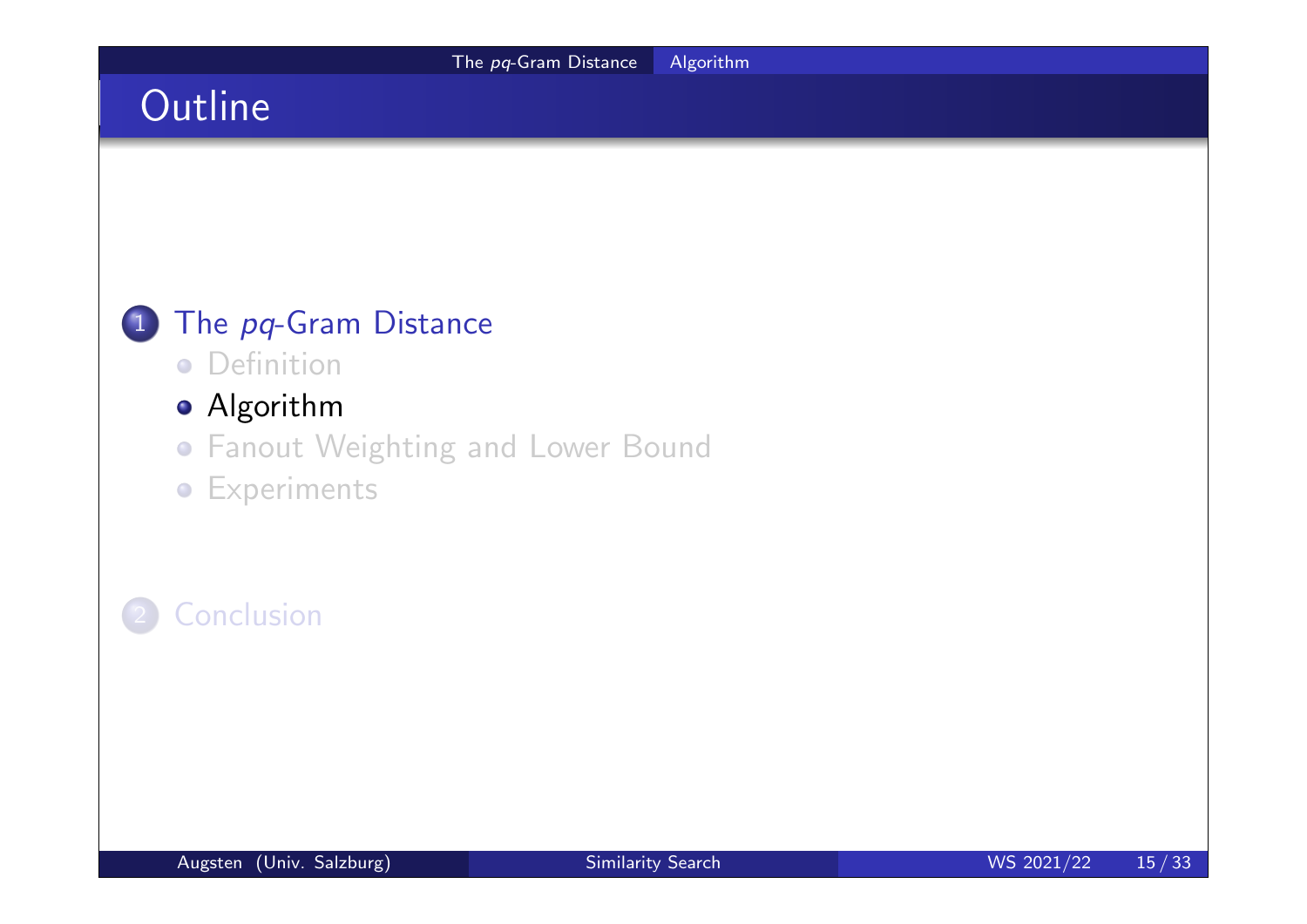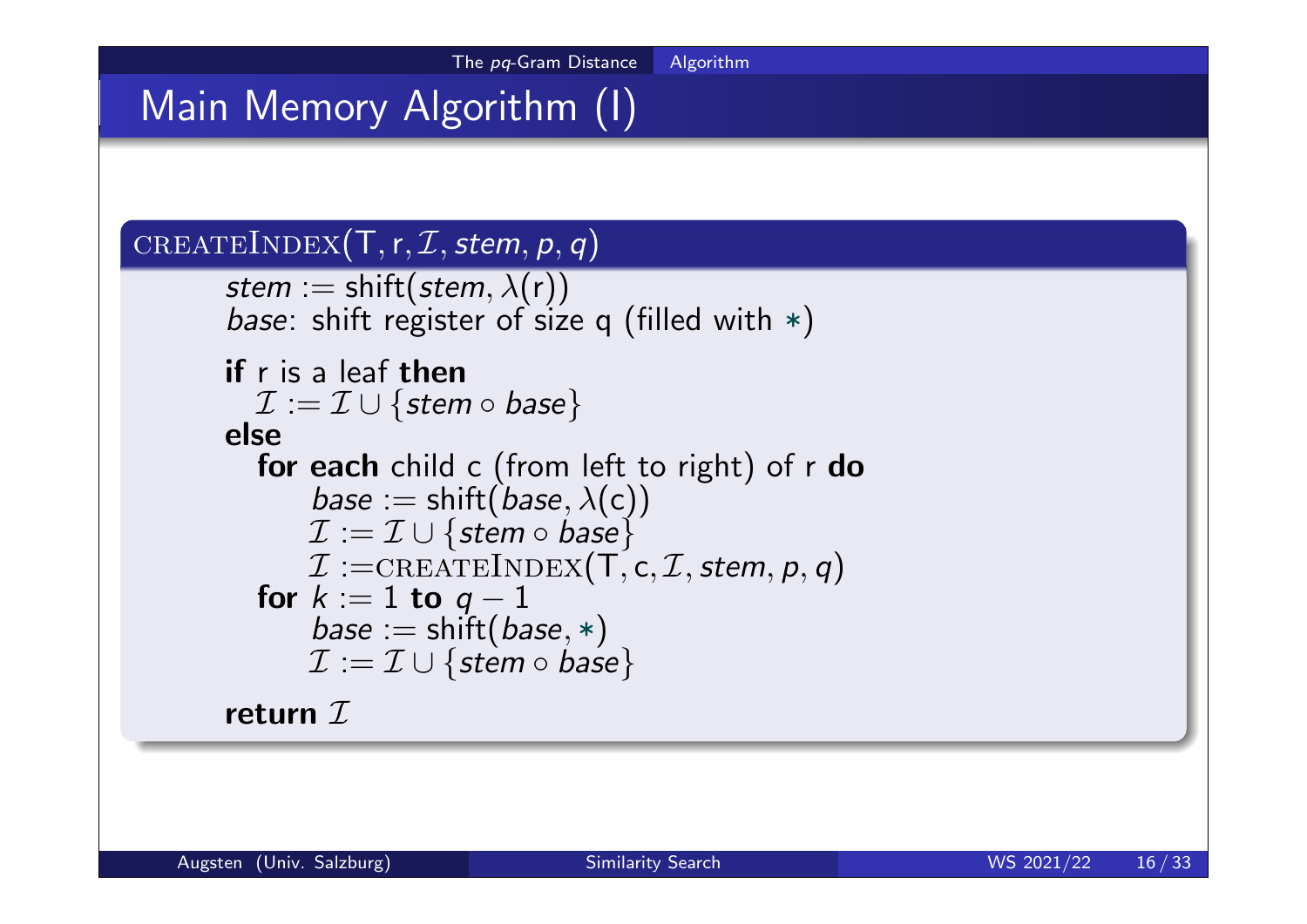# Main Memory Algorithm (II)

## • Input of CREATEINDEX(T, r,  $I$ , stem, p, q):

- a subtree of T rooted in r
- the pq-gram index  $I$  computed so far
- the stem stem of r's parent
- the parameters  $p$  and  $q$
- $\bullet$  Output of CREATEINDEX(T, r, *I*, stem, p, q): pq-gram index including
	- the input index  $I$
	- $\bullet$  the pq-gram index of r and all its descendants
		- i.e., the  $pq$ -grams (label tuples) with anchor node r or a descendant of r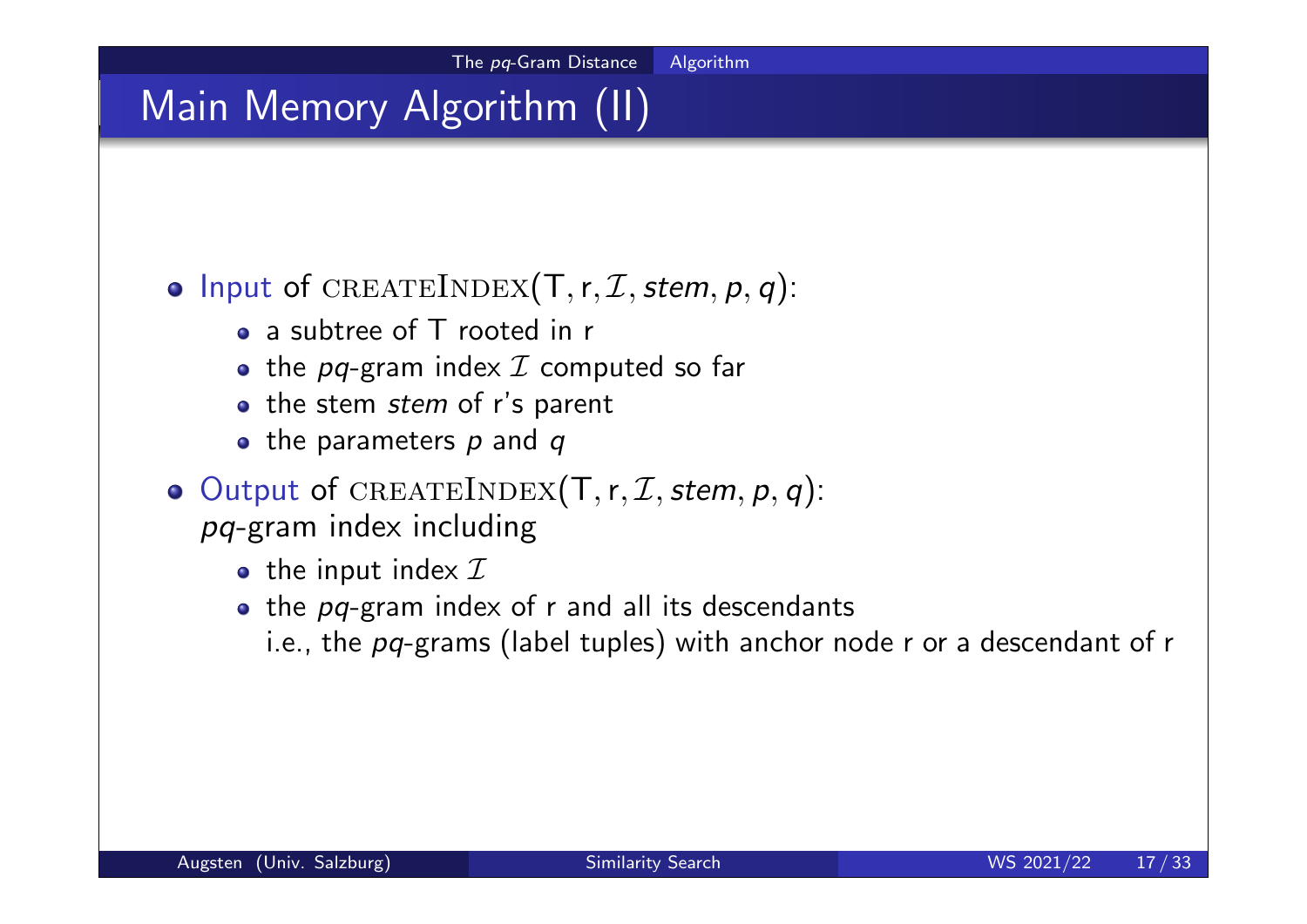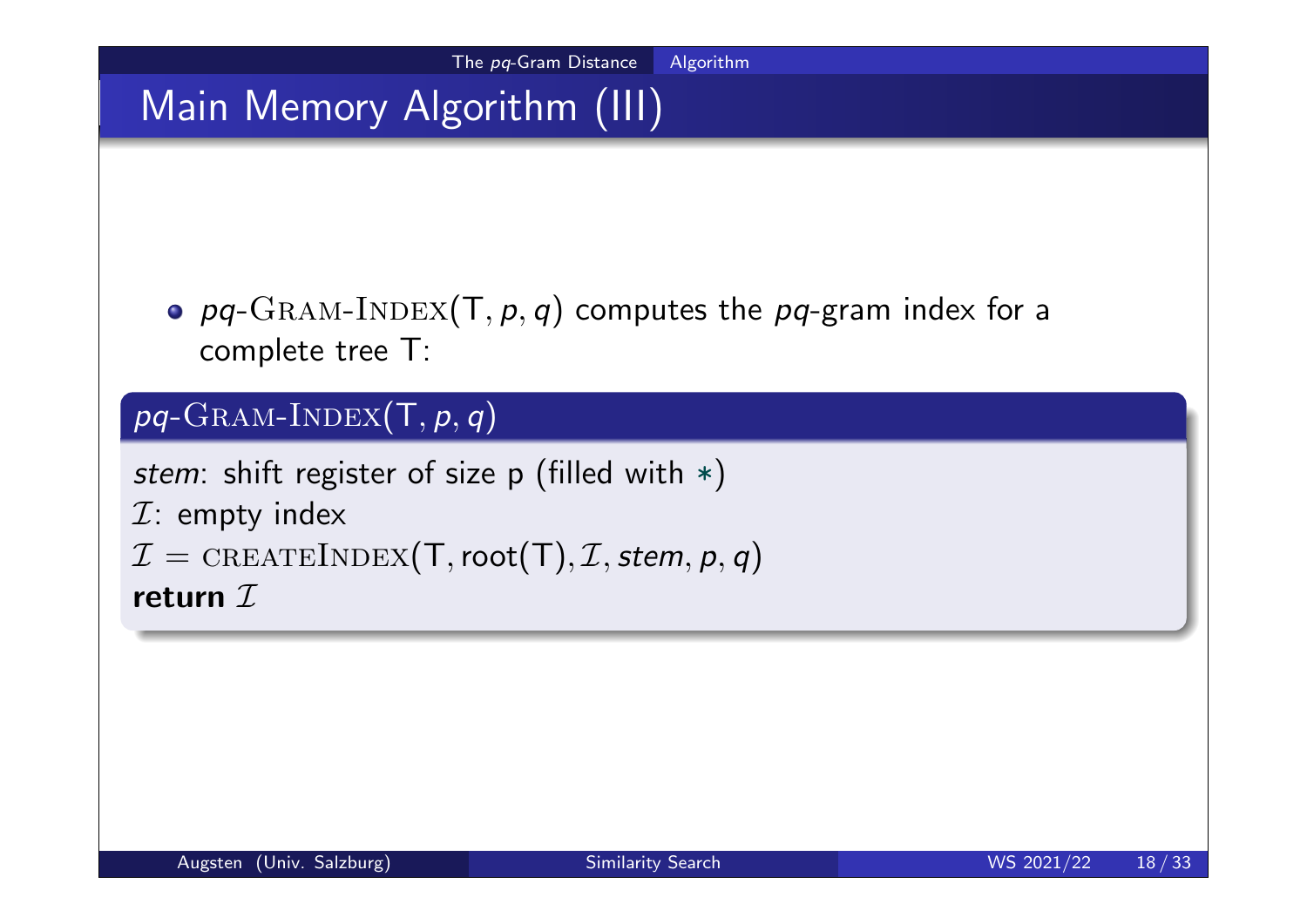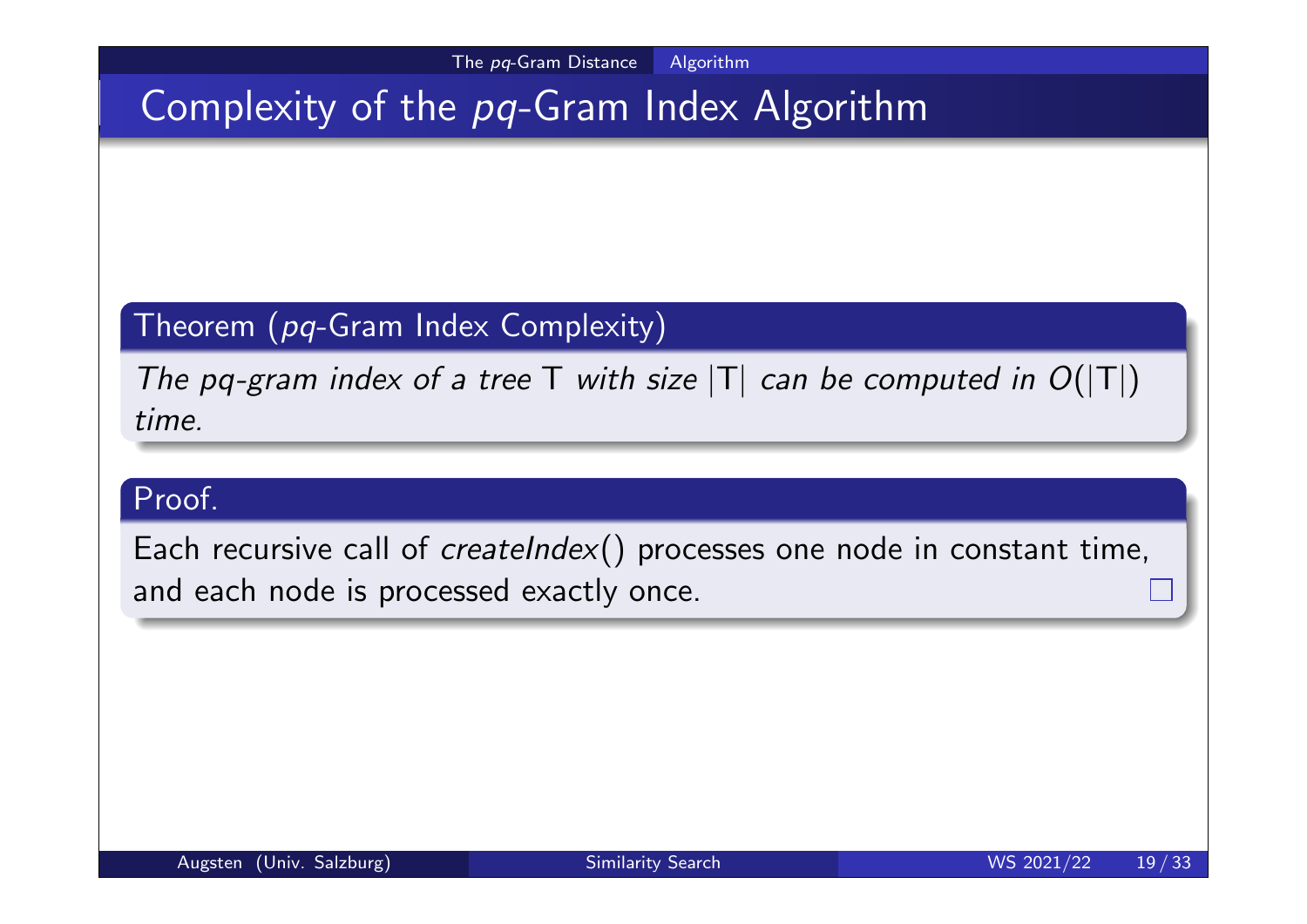# Size of the pq-Gram Index

#### Theorem (Size of the  $pq$ -Gram Index)

Let T be a tree with I leaves and i non-leaves. The size of the pq-gram index of T is

$$
|\mathcal{I}^{pq}(T)|=2l+qi-1.
$$

#### Proof.

- 1. We count all pq-grams whose leftmost leaf is a dummy node: Each leaf is the anchor node of exactly one pq-gram whose leftmost leaf is a dummy node, giving l pq-grams. Each non-leaf is the anchor of  $q-1$ pq-grams whose leftmost leaf is a dummy, giving  $i(q - 1)$  pq-grams.
- 2. We count all pq-grams whose leftmost leaf is not a dummy node: Each node of the tree except the root is the leftmost leaf of exactly one pq-gram, giving  $l + i - 1$  pq-grams.

Overall number of pq-grams:  $1 + i(q - 1) + (1 + i - 1) = 2l + qi - 1$ .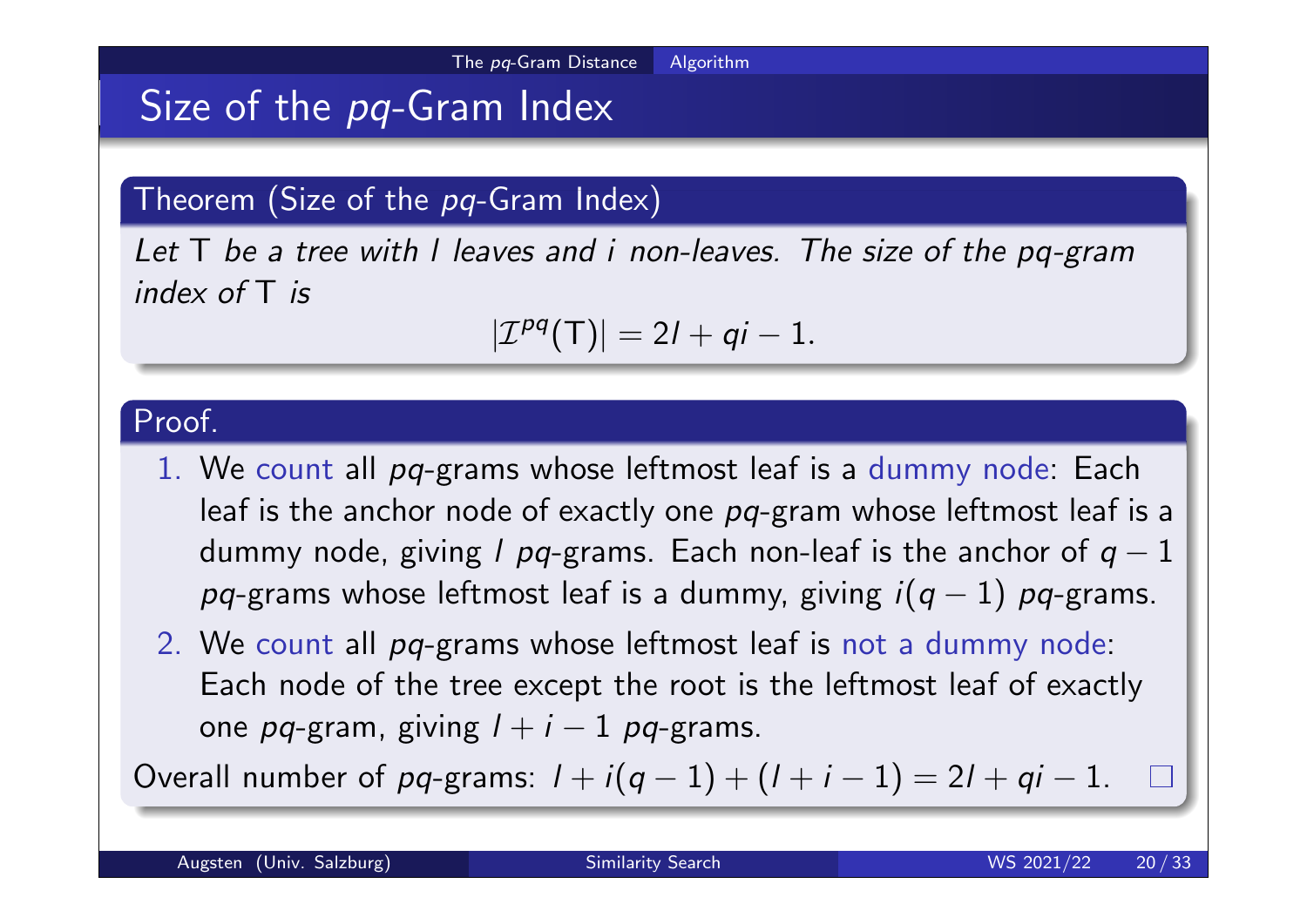# **Outline**

## 1 The pq-Gram Distance

- **•** Definition
- **•** Algorithm

#### Fanout Weighting and Lower Bound

**•** Experiments

## **Conclusion**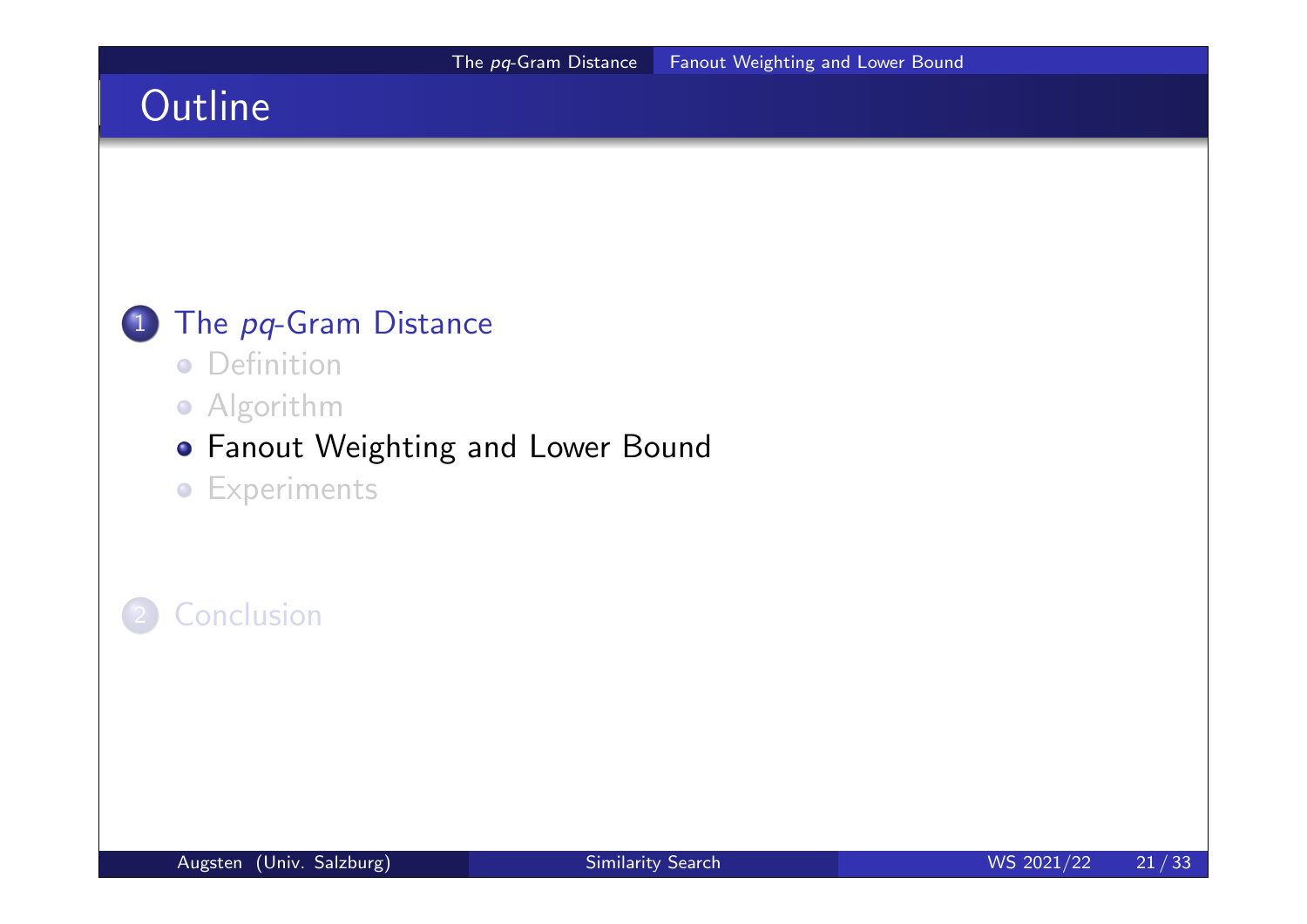# Motivation: Unit Cost Model Not Always Intuitive

The pq-Gram Distance Fanout Weighting and Lower Bound

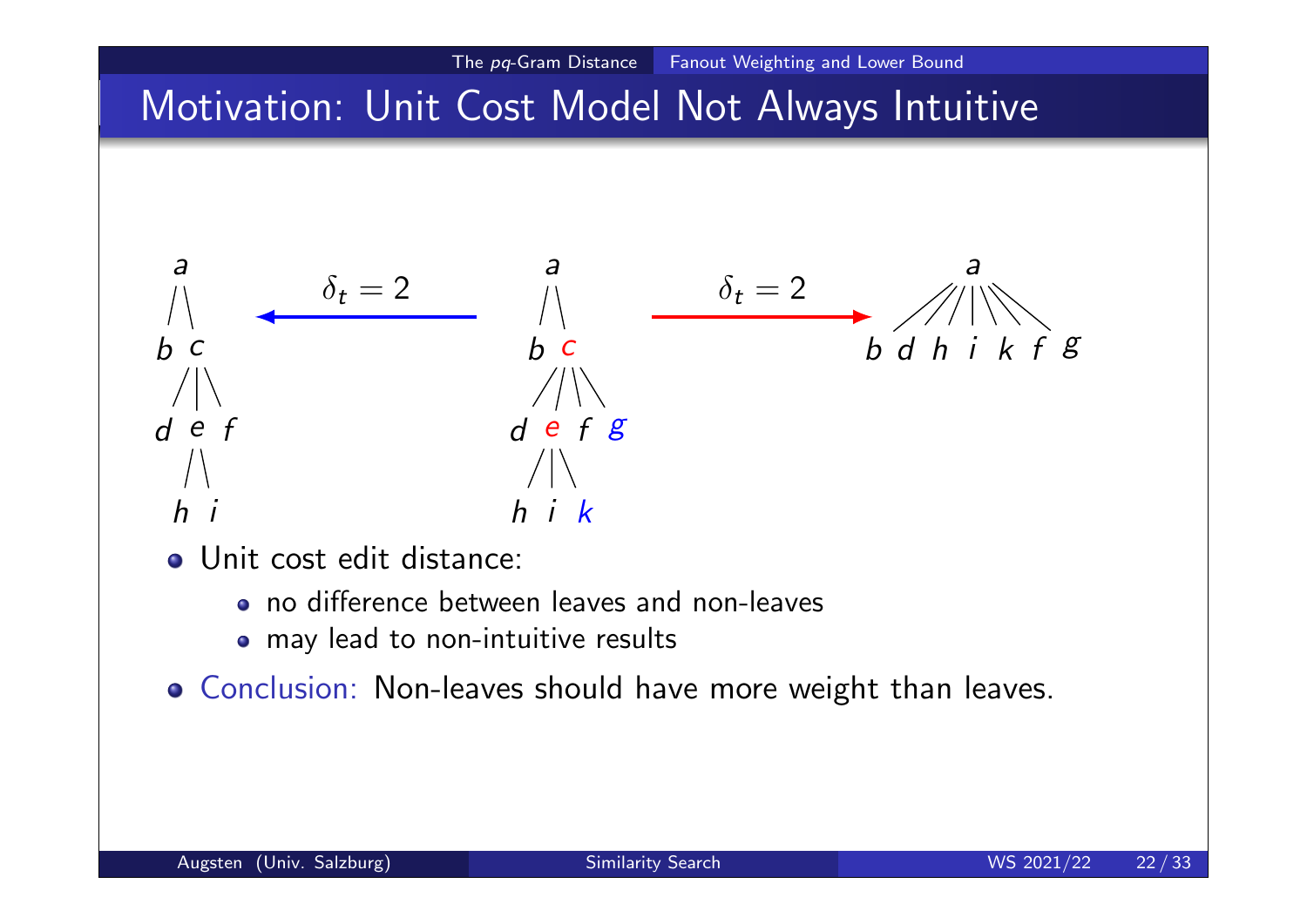## Fanout Weighted Tree Edit Distance

#### Definition (Fanout Weighted Tree Edit Distance)

Let T and T' be two trees,  $w \in N(T)$  a node with fanout  $f$ ,  $w' \in N(T')$  a node with fanout  $f',\ c>0$  a constant. The fanout weighted tree edit distance,  $\delta_f = (\mathsf{T}, \mathsf{T}')$ , between  $\mathsf T$  and  $\mathsf T'$  is defined as the tree edit distance with the following costs for the edit operations:

- Delete:  $\alpha(w \rightarrow \epsilon) = f + c$
- **Insert**:  $\alpha(\epsilon \to w') = f' + c$
- Rename:  $\alpha(w \rightarrow w') = (f + f')/2 + c$
- Cost of changing a non-leaf node: proportional to its fanout.
- **o** Cost of changing a leaf node: constant c.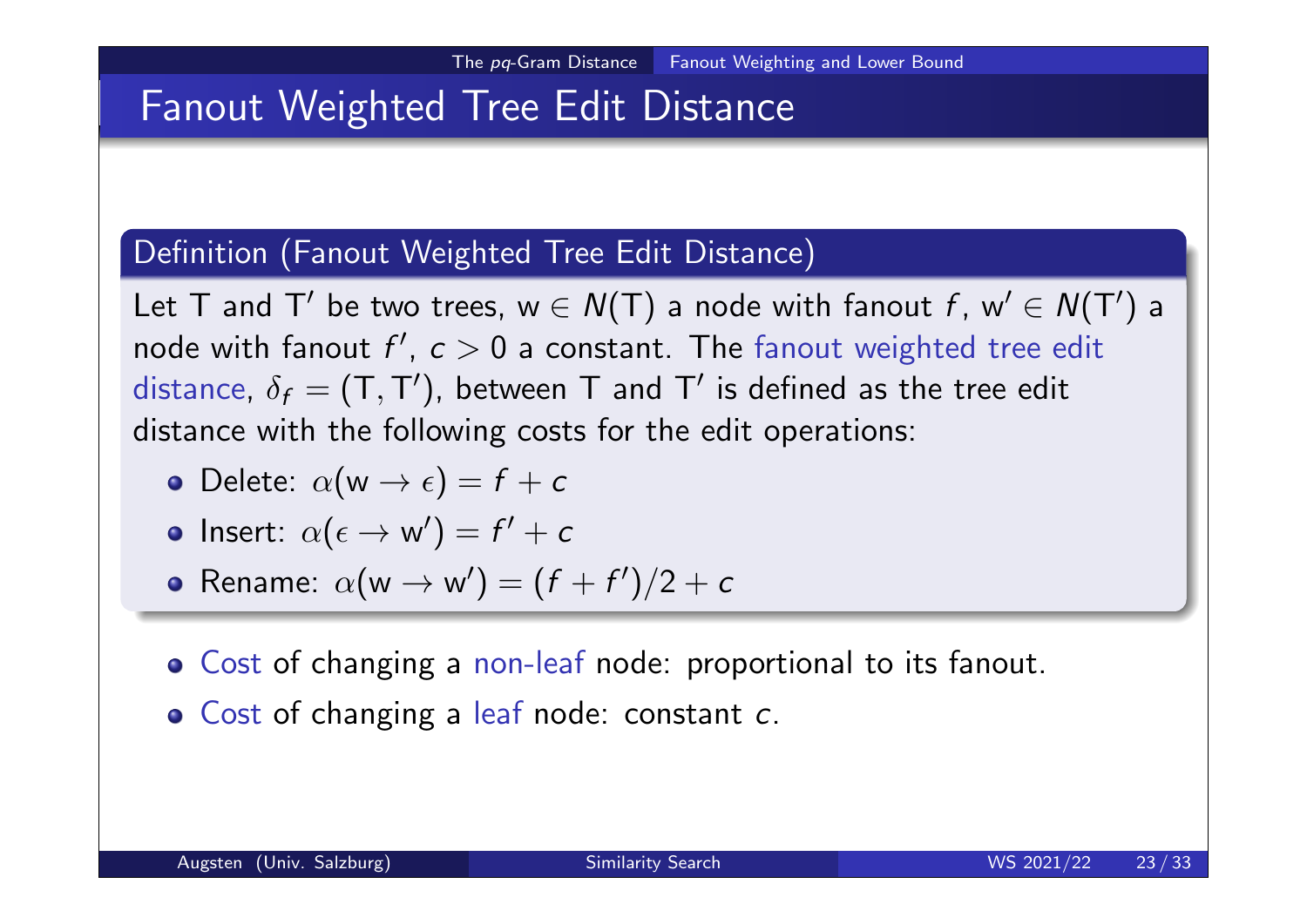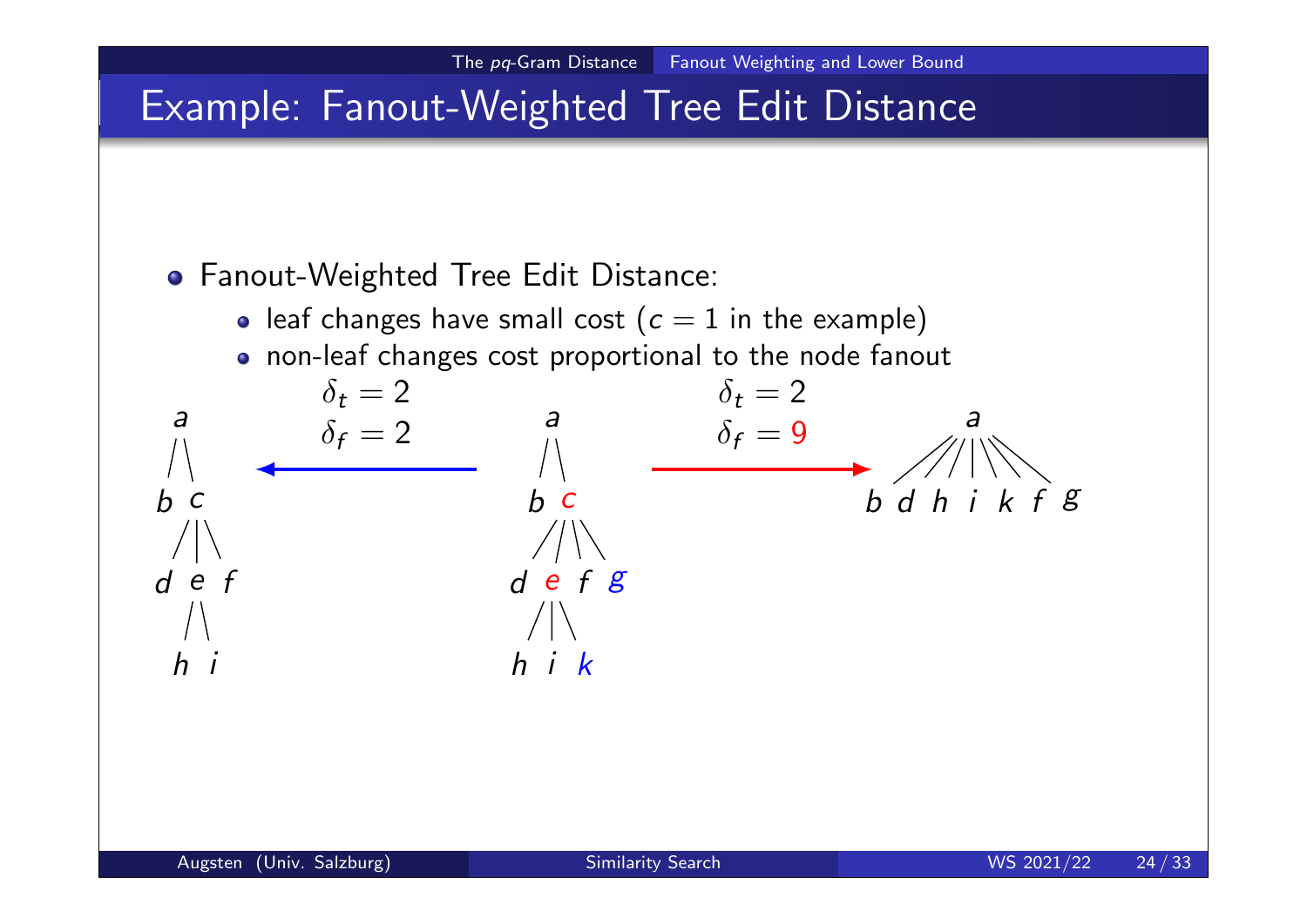## pq-Gram Distance Lower Bound

#### Theorem

Let  $p = 1$  and  $c \ge \max(2q - 1, 2)$  be the cost of changing a leaf node. The pq-gram distance provides a lower bound for the fanout weighted tree edit distance, i.e., for any two trees,  $T$  and  $T'$ ,

$$
\frac{\delta_g(\mathsf{T},\mathsf{T}')}{2}\leq \delta_f(\mathsf{T},\mathsf{T}').
$$

Proof.

See [ABG10] (ACM Transactions on Database Systems).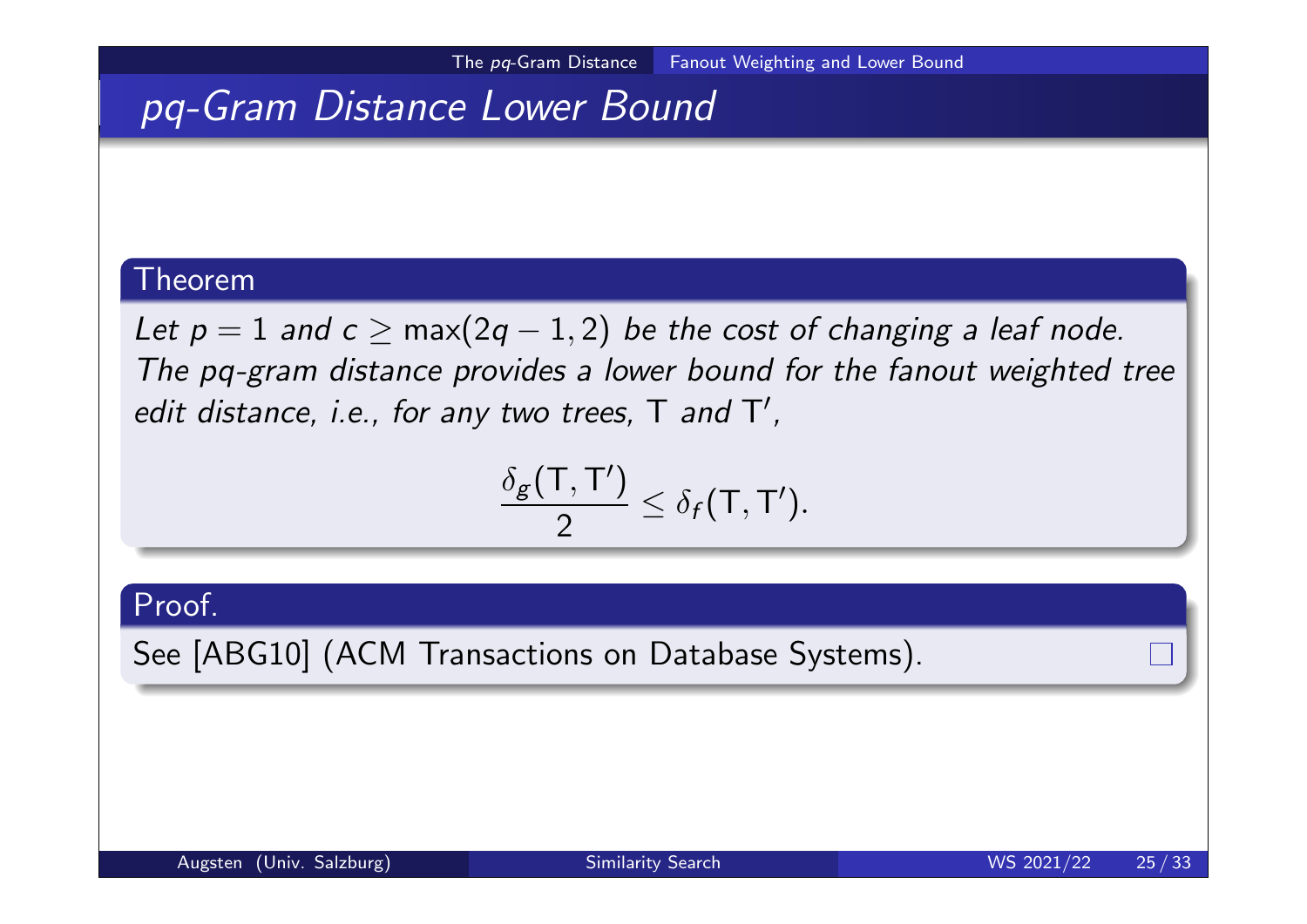# **Outline**

## 1 The pq-Gram Distance

- **•** Definition
- **•** Algorithm
- Fanout Weighting and Lower Bound
- **•** Experiments

## **Conclusion**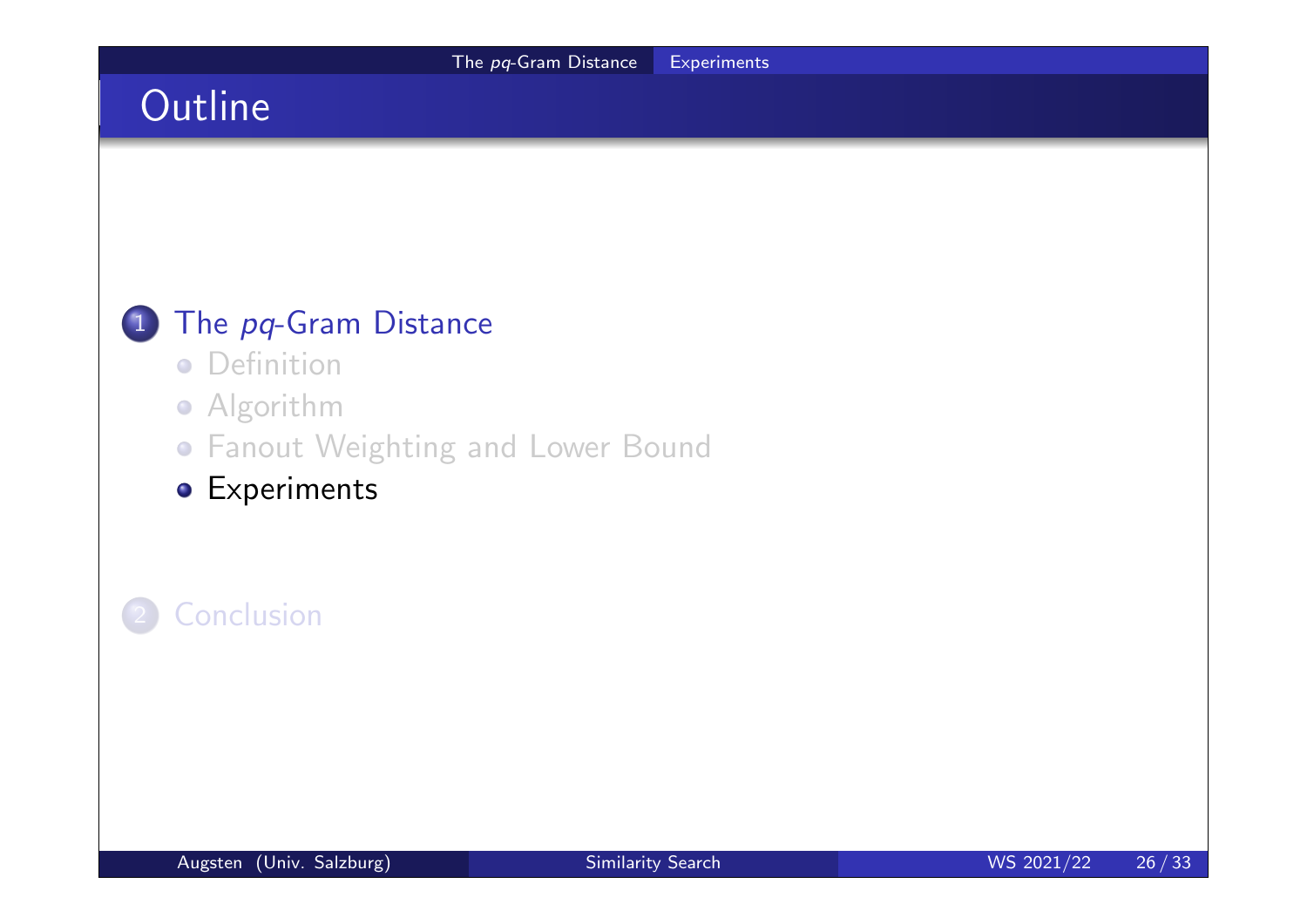## Size of the pq-Gram Index

- o pq-Gram index size: linear in the tree size
- **•** Experiment:
	- compute pq-gram index for trees with different number of nodes
	- compare tree and index size



Why is the pq-gram index smaller than the tree?

- hash values are smaller than labels
- $\bullet$  duplicate  $pq$ -grams of a tree are stored only once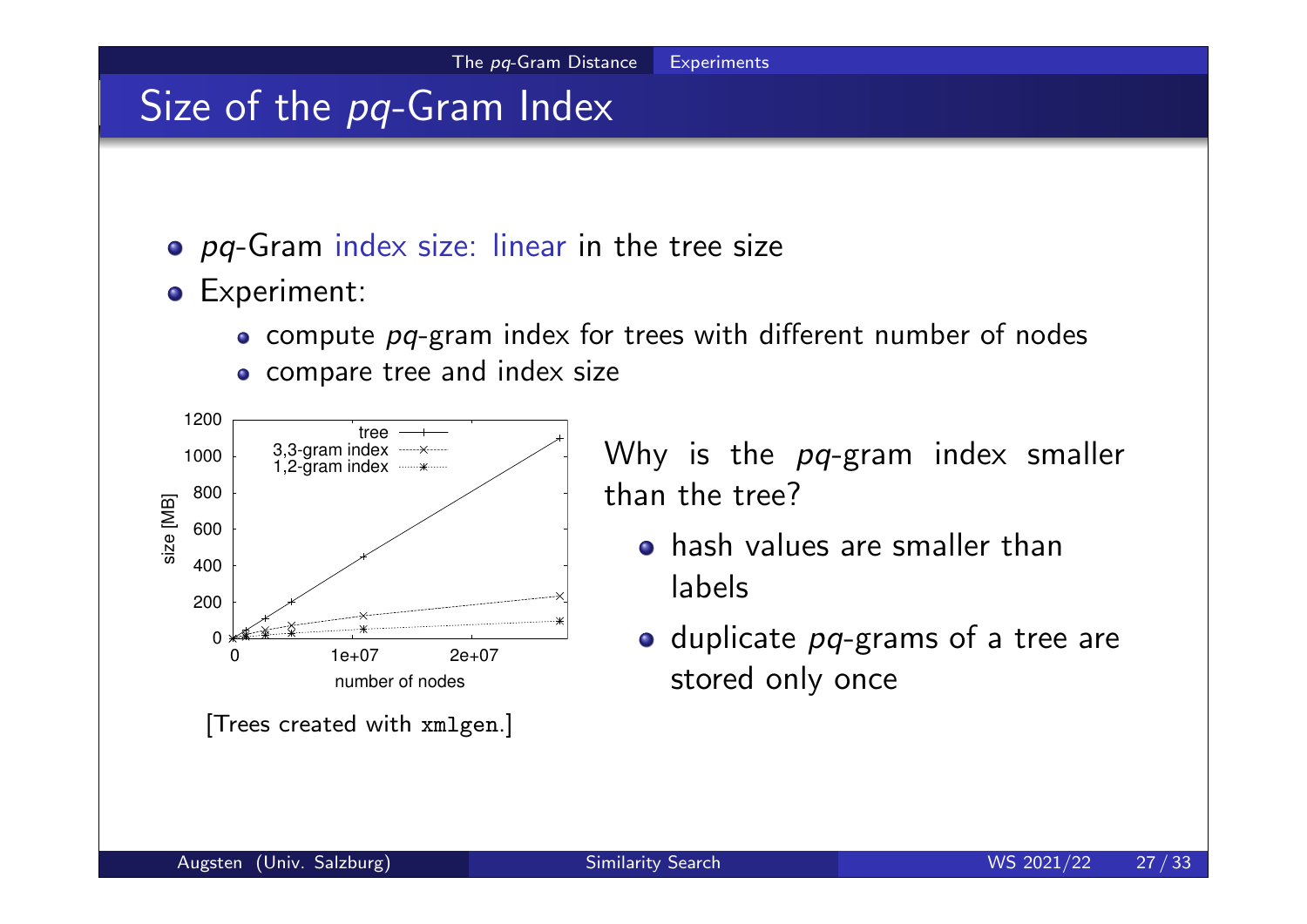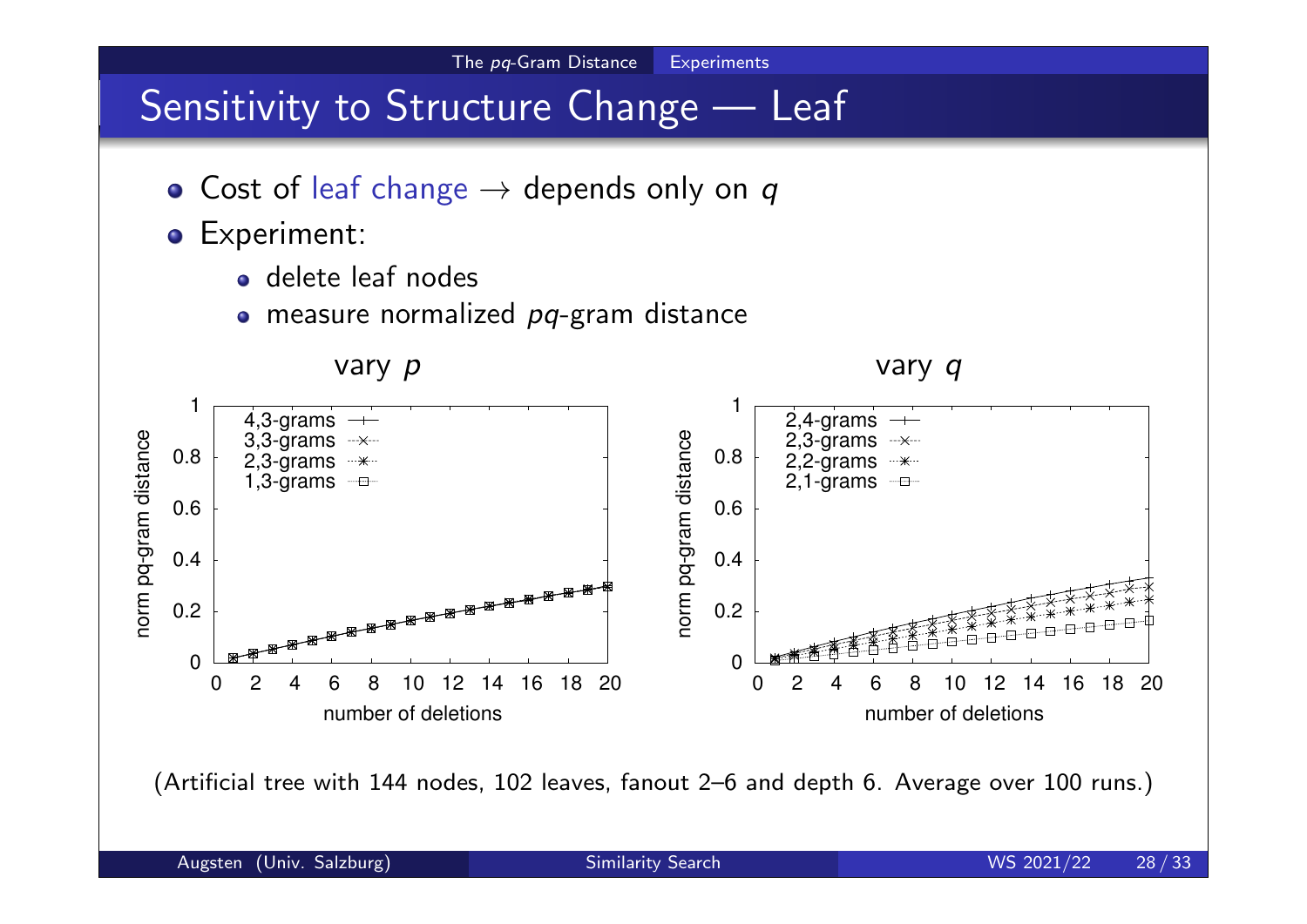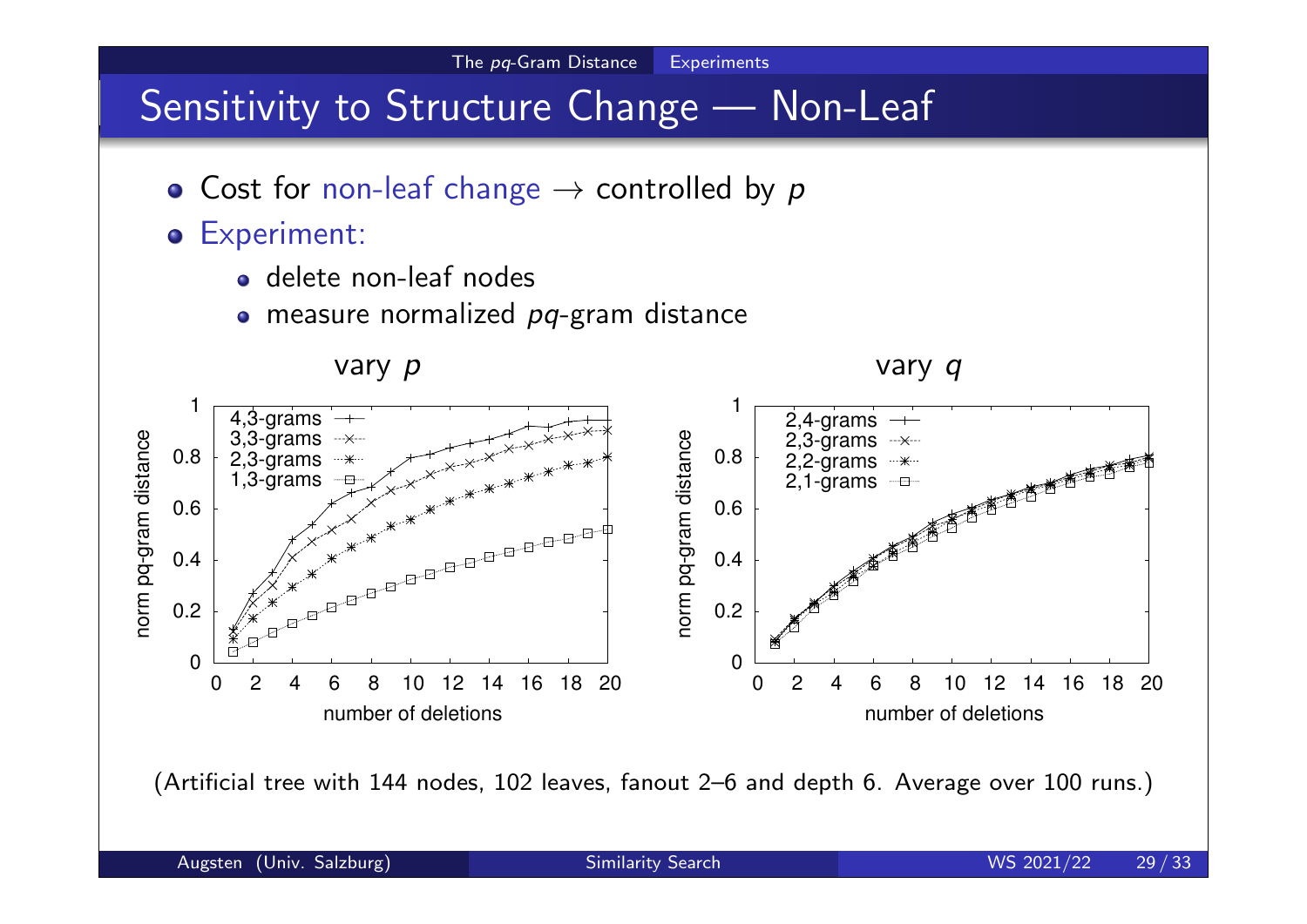## Influence of  $p$  and  $q$  on Scalability

- $\bullet$  Scalability (almost) independent of  $p$  and  $q$ .
- Experiment: For pair of trees
	- compute  $pq$ -gram distance for varying  $p$  and  $q$
	- vary tree size: up  $10^6$  nodes
	- measure wall clock time

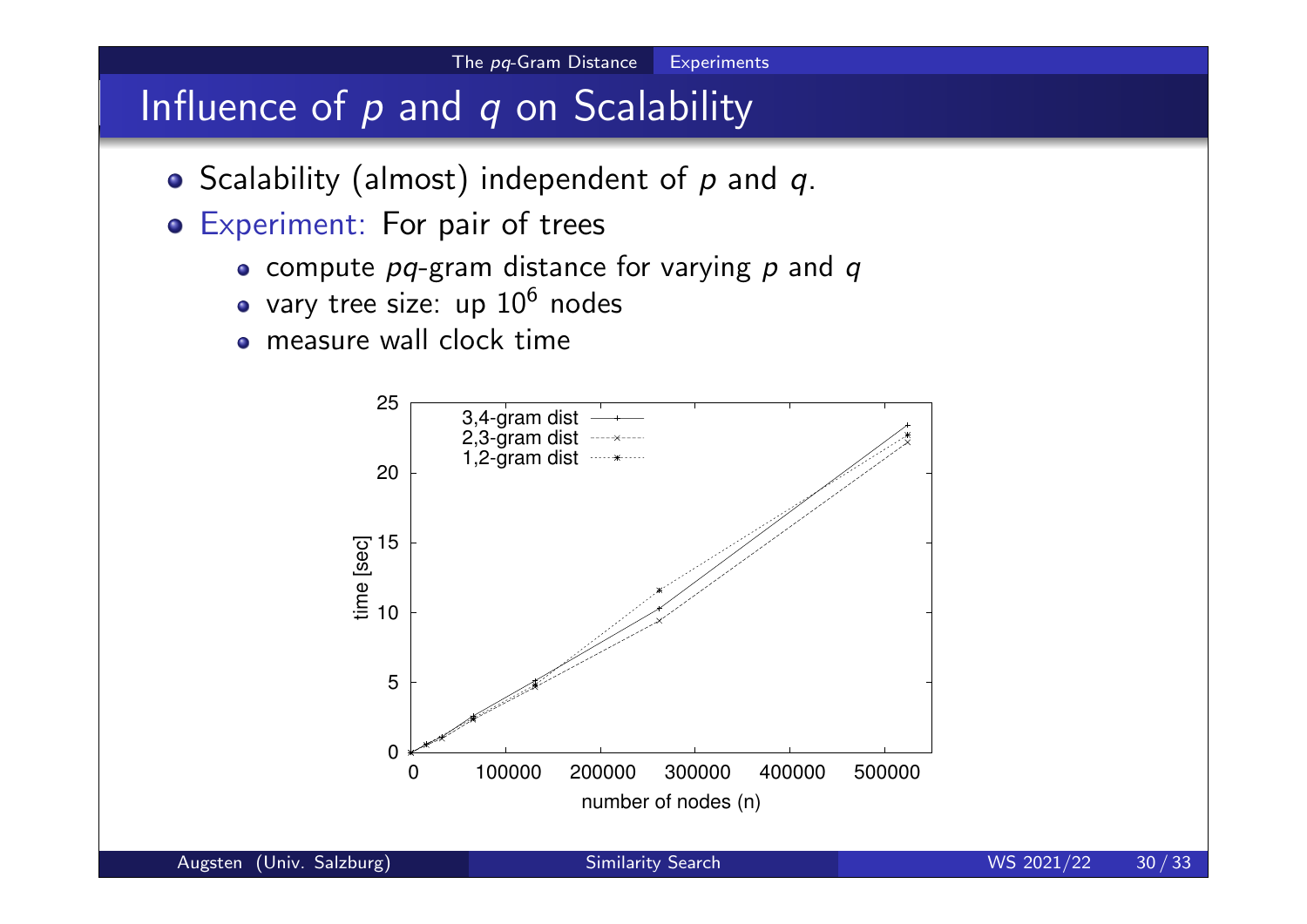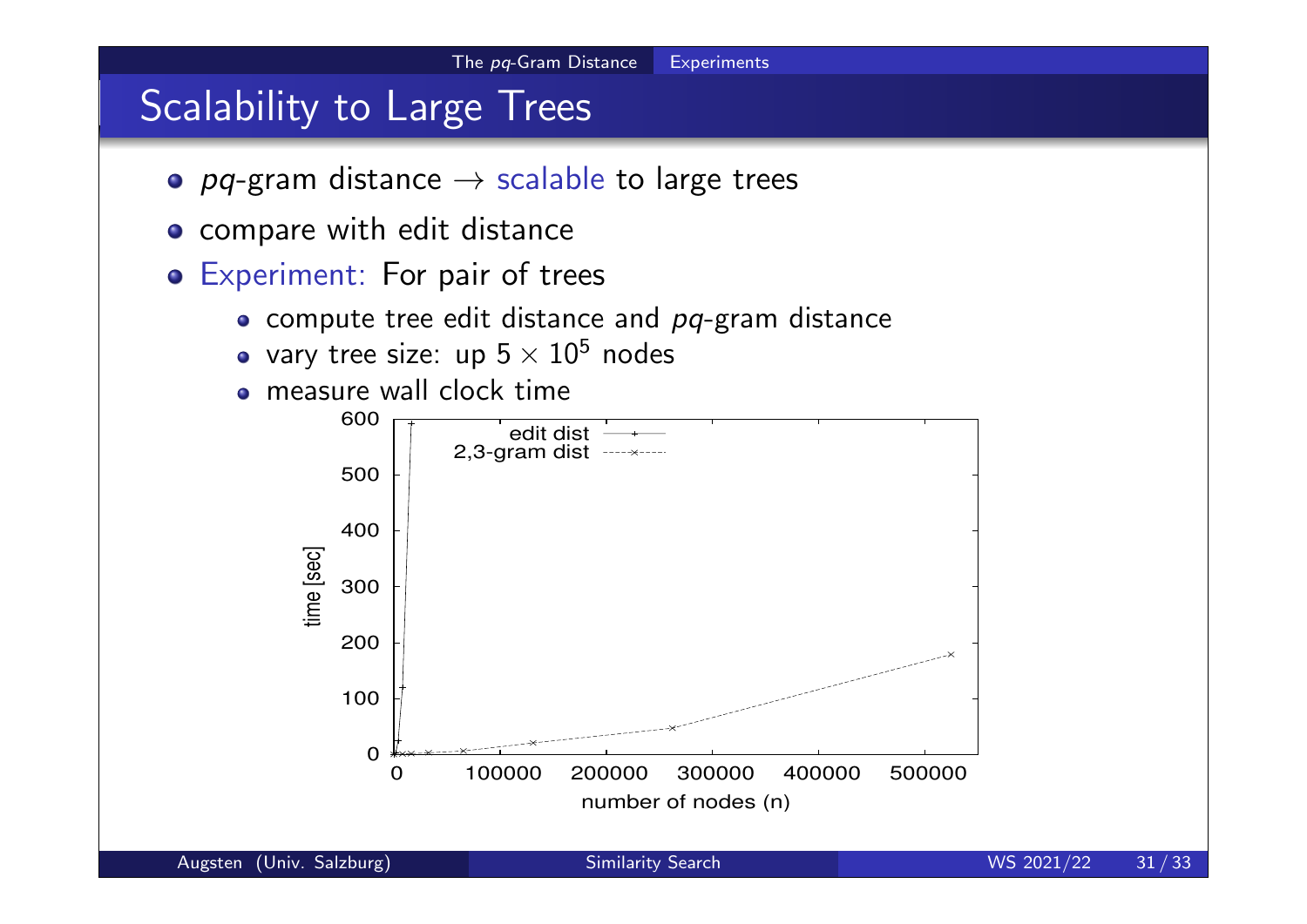## pq-Grams vs. other Edit Distance Approximations

### Effectiveness: pq-grams outperform all other approximations

Experiment: two sets of address trees (299 and 302 trees)

- compute distances between all tree pairs
- **o** find matches (symmetric nearest neighbor)

| <b>Distance</b>   | Correct | Recall   | Precision | f-Measure | Runtime  |
|-------------------|---------|----------|-----------|-----------|----------|
| fanout edit dist  | 259     | $86.6\%$ | $98.5\%$  | 0.922     | $19$ min |
| unit edit dist    | 247     | 82.6%    | $96.5\%$  | 0.890     | $14$ min |
| node intersection | 197     | 65.9%    | 93.8%     | 0.774     | 4.3s     |
| p,q-grams         | 236     | 78.9%    | 98.7%     | 0.877     | 8.1s     |
| tree-embedding    | 206     | 68.9%    | $96.3\%$  | 0.803     | 7.1s     |
| binary branch     | 193     | $64.5\%$ | 93.2%     | 0.763     | 7.4s     |
| bottom-up         | 148     | 49.6%    | $92.5\%$  | 0.645     | 67.0s    |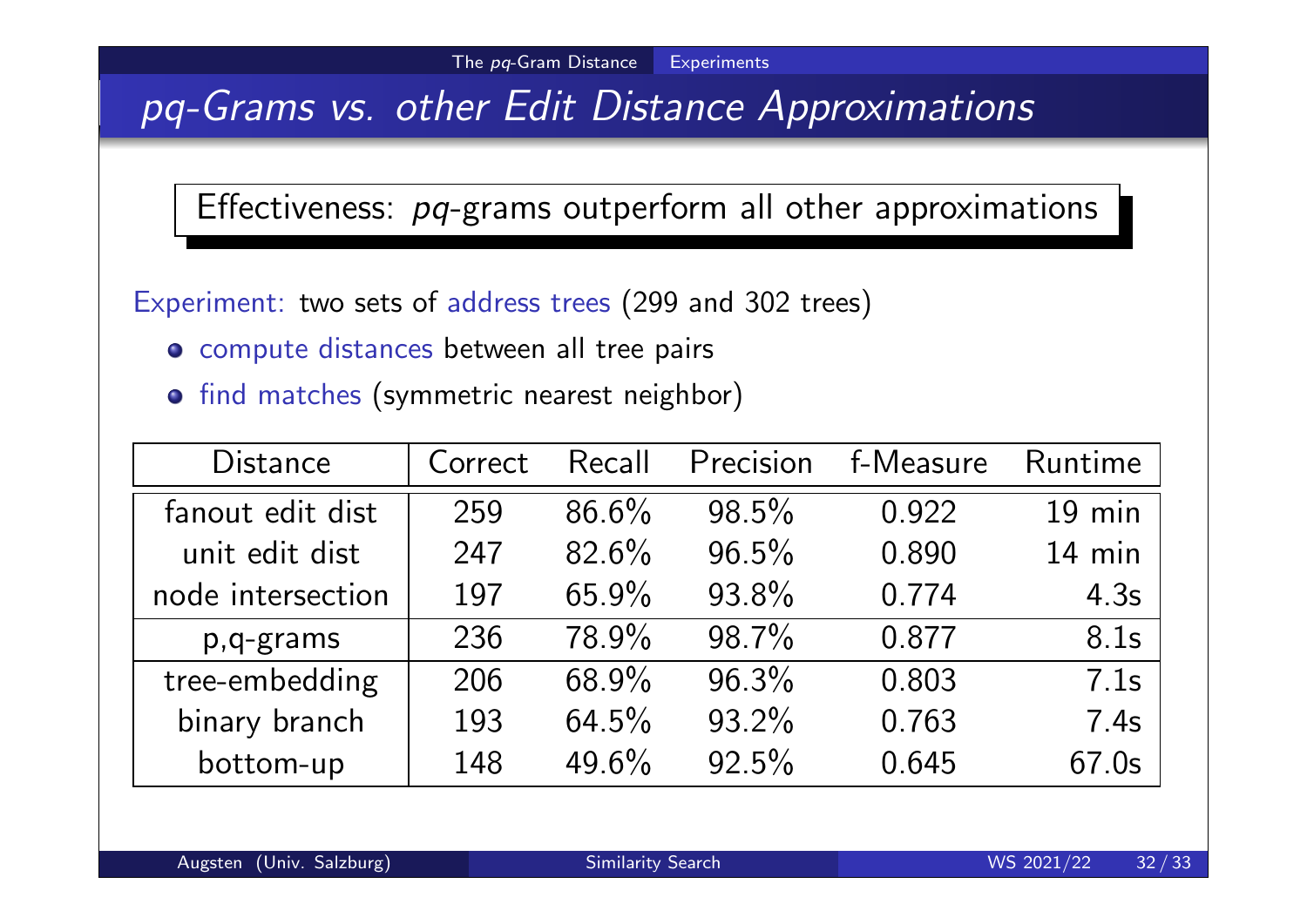## Summary

#### **o** Binary Branch Distance

- lower bound of the unit cost tree edit distance
- trees are split into binary branches (small subgraphs)
- similar trees have many common binary branches
- complexity  $O(n \log n)$  time

#### o pq-Gram Distance

- lower bound for the fanout weighted tree edit distance
- $\bullet$  trees are split into  $pq$ -grams (small subtrees)
- $\bullet$  similar trees have many common  $pq$ -grams
- complexity  $O(n \log n)$  time